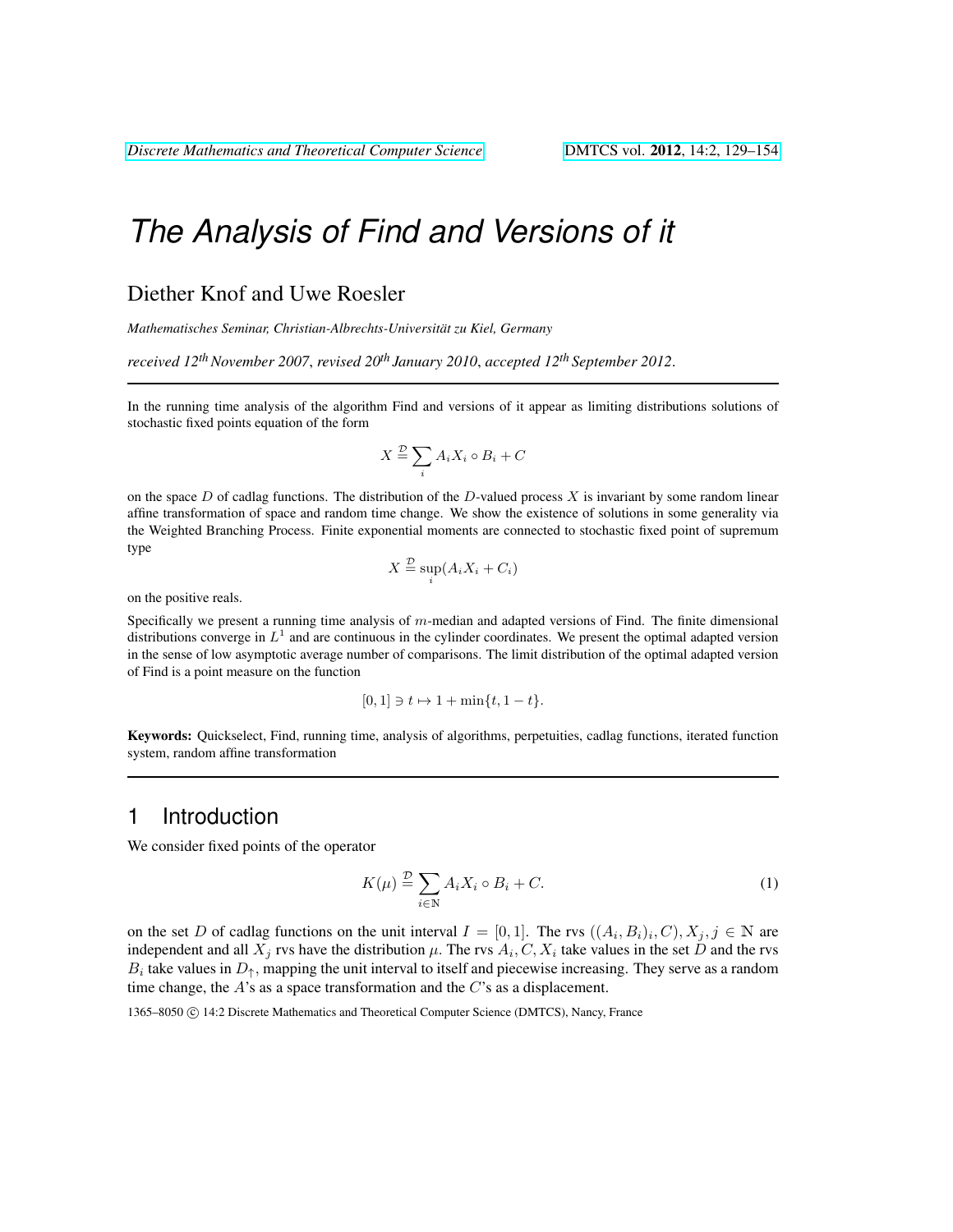The very first example of such fixed points appeared in the analysis of Find as the limit distribution of the Find algorithm [\[10\]](#page-24-0). Grübel and Rösler used a specific representation of the iterates  $K<sup>n</sup>$  by some rvs with nice properties and showed the convergence of theses rvs in Skorodhod metric on  $D$  to a limit, the fixed point. This approach works for the 2-version of Find, splitting into 2 sets, but not for the 3-version, splitting into 3.

The intuition suggests some convergence result also for the 3-version. In his thesis, D. Knof [\[13\]](#page-25-0)[\[24\]](#page-25-1) used rigorously the contraction method. The contraction method [\[22\]](#page-25-2),[\[17\]](#page-25-3) suggests to find a nice complete metric space such that the operator K is a (strict) contraction on it. (The space  $D$  with the Skorodhod metric is not complete.) Knof [\[24\]](#page-25-1) introduced a suitable nice complete metric space. He studied the finite dimensional distributions of the D-valued process and showed convergence of all finite dimensional distributions. Since the family of finite dimensional distributions is consistent, there exists a projective limit, i.e. a probability measure  $\mu$  on the product space  $[0,\infty]^I$  with the given finite dimensional distributions. Another fixed point argument, this time for a fixed point equation of max-type, showed  $\mu$  is a probability measure on the product space  $[0, \infty)^I$ . Next he used the contractive branching structure of the underlying Weighted Branching Process (WBP) to verify a condition given by Dubins and Hahn [\[6\]](#page-24-1) showing D has mass 1 for the outer measure of  $\mu$ . Therefore the outer measure restricted to D is the limit distribution of Find.

Studying the details and the conditions used there, gave us reasons to prove fixed point results of K by using WBP [\[23\]](#page-25-4) and to return somehow to rvs. We consider a larger class of operators, obtain stronger results than Knof and have less technically difficulties with right-continuous versions. With the forward view [\[25\]](#page-25-5) we obtain point wise convergence of appropriate rvs to the fixed point, with the backward view we obtain via the stochastic order convergence of the iterates of K. This interplay of the two points of views simplifies and extends the results of Knof.

Using the monotonicity respectively the absolute convergence in our setting of the rvs  $R_n$  we obtain under weak conditions the convergence to a limiting rv  $R$  and also continuity in mean. Another fixed point argument shows  $\sup_t |R(t) - R_n(t)| \to_n 0$  and so we were able to circumvent Knof's difficulty of showing  $\mu$  is a probability measure on D.

Interesting is the appearance of a fixed point equation of max-type in all the approaches, Grübel-Rösler, Knof and this paper in order to analyze sup,  $R(t)$ . A fixed point equation of max-type is of the form

<span id="page-1-0"></span>
$$
X \stackrel{\mathcal{D}}{=} \sup_{i} (A_i X_i + C_i) \tag{2}
$$

where  $((A_i, C_i)_i), X_j, j \in \mathbb{N}$  are positive real valued and independent rvs and all  $X_j$  have the same distribution as X. The first appearance of a stochastic fixed point equation of max-type is in the analysis of Find [\[10\]](#page-24-0),

$$
X \stackrel{\mathcal{D}}{=} \sup\{UX_1, (1-U)X_2\} + 1.
$$

The positive rvs  $U, X_1, X_2$  are independent, U is uniformly distributed on the unit interval,  $X \sim X_1 \sim$  $X_2$ . The argument used was via the contraction method, similar to fixed point equations of sum type, using the contraction condition  $E\sum_i A_i^2 < 1$ . A more general and systematic approach was carried out by Neininger and Rüschendorf [\[18\]](#page-25-6). (See also [\[1\]](#page-24-2) for some related work.) The basic condition is a contraction constant like  $E\sum |A_i|^p < 1$  for some  $p > 0$ . There are more fixed points, even if the contraction condition fails [\[12\]](#page-24-3). (They show a nice connection between fixed points of max-type and sum-type.) If the weights  $A_i, C_i$  are all deterministic, we know explicitly the set of all solutions of fixed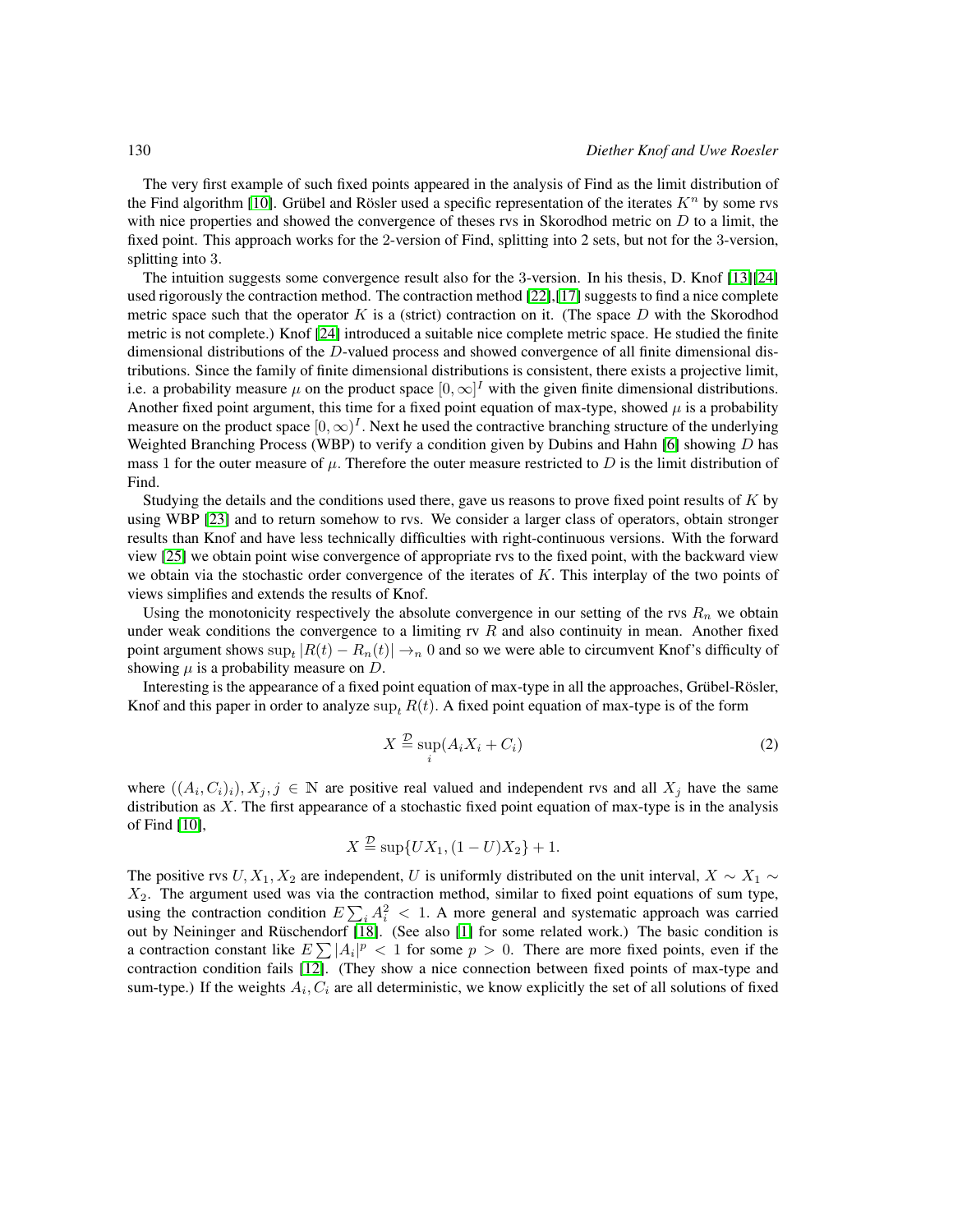point of equation  $(2)$  [\[2\]](#page-24-4). In this paper we use essentially a result by Rüschendorf and Schopp [\[26\]](#page-25-7) on finite exponential moments. Their approach relies on asymptotic estimates of higher moments and the Taylor expansion of the exponential function, Theorem [8.](#page-14-0)

We come now to the applications of  $K$ -fixed points, the optimal adapted version of Find. The algorithm Find or Quickselect [\[11\]](#page-24-5) [\[14\]](#page-25-8) finds the *l*-th smallest element out of *n* distinct reals. The procedure is:

- Choose a pivot element by some random procedure;
- Find the list of strictly smaller numbers and the list of strictly larger numbers;
- Recall the appropriate lists till termination.

This version is called the 3-version. The 2-version of Find forms the list of strictly smaller elements than the pivot and the list of larger elements including the pivot.

The divide-and-conquer algorithm Find has a complete running time analysis for the 2-version [\[10\]](#page-24-0) and uniform distribution of the pivot. Grübel and Rösler took appropriate versions of the running time rvs, which converged in Skorodhod topology on the space  $D$ . However this does not work with the 3-version. Moreover it is even shown there, that the standard 3-version with uniform distribution does not converge in Skorodhod topology.

But may be asking for a convergence result of random variables is not the right question. For practical purposes one is mainly interested in the distribution of the running time, for given  $l$  and  $n$ . As it turns out, we obtain a limiting distribution if the quotient  $\frac{l}{n}$  converges to some t. It seems natural to expect some continuous behavior in t of the distribution. As explained below, only the recursive structure  $(4)(5)$  $(4)(5)$ is available for the one-dimensional distribution and it determines the one-dimensional distribution. (The one-dimensional distributions are continuous in time with respect to weak convergence.) But that is not enough to construct a nice process  $Y = (Y_t)_{t \in I}$  with the right one-dimensional distributions.

We require the stronger recursive equation [\(6\)](#page-4-0) for the distribution of a whole process (compare [\[10\]](#page-24-0)  $[7]$ ). That recursion provides a limiting distribution of a process Y with right continuous paths. Their one-dimensional distributions do the job for the running time including the expected continuity of onedimensional distributions  $t \mapsto \mathfrak{L}(Y_t)$ .

Our approach given here does exactly this. The Weighted Branching Process (WBP) is the suitable framework to construct (in a mechanic way) nice versions of the rvs in a general setting, such that the processes converge weakly as processes on  $D$ . The main workload in this approach is showing the right continuity of the limiting process  $Y$ . (Similar to showing continuous paths for the Brownian motion.) But this property is essential for the continuity of certain functionals and to work with the limiting distribution. It turns out that the one-dimensional distributions of  $Y$  are continuous in time.

For the approximation of the Find versions  $X^n$  to the limit Y we use the distance

$$
d(\mu, \nu) = \inf \sup_{t \in I} \|X_t - Z_t\|_1
$$

for probability measures on D. The infimum is taken over all processes  $(X, Z)$  with one dimensional distributions  $\mu, \nu$  on some probability space. In this distance we show all finite dimensional distributions of  $X^n$  converge to those of Y and all finite dimensional distributions are continuous in the cylinder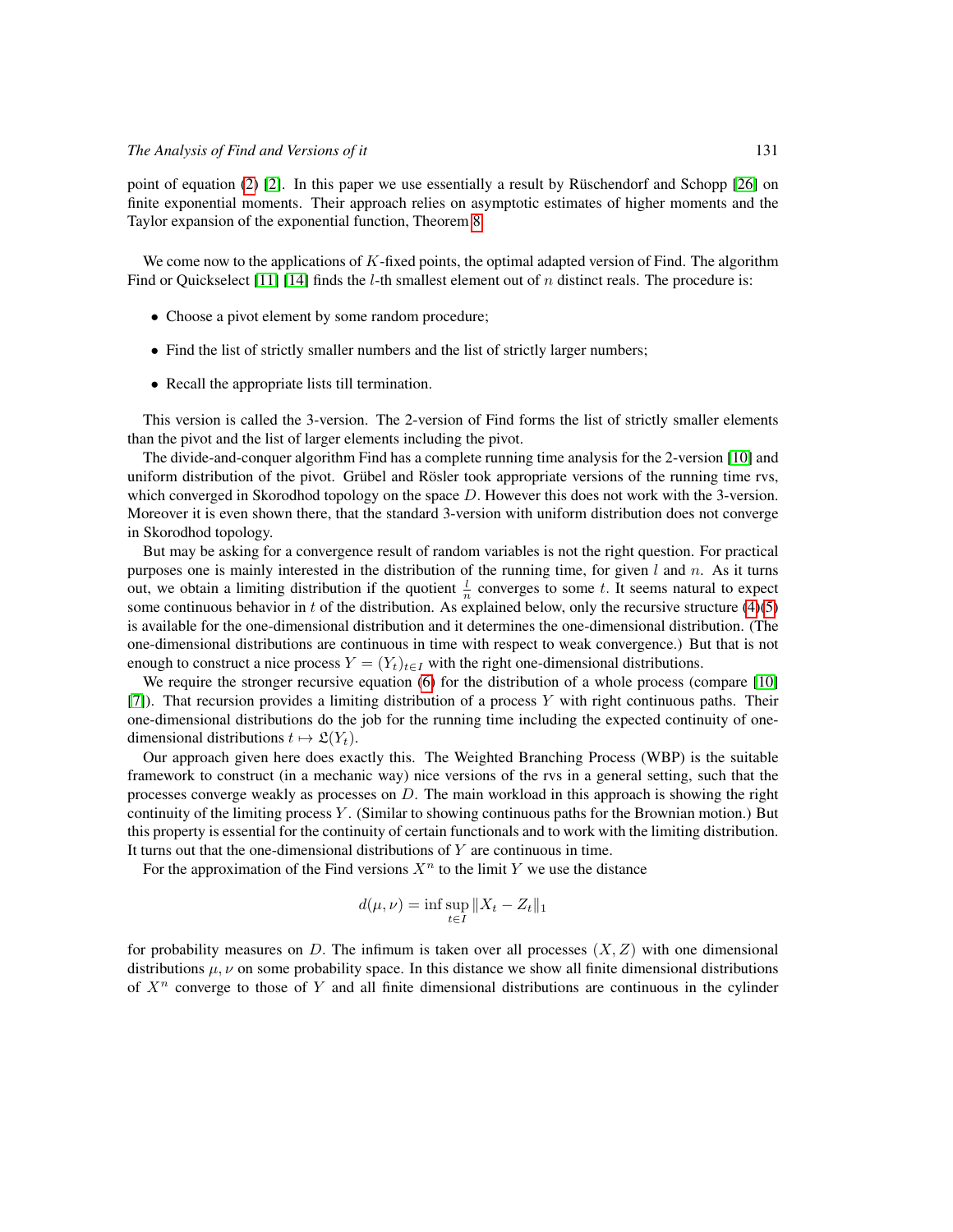coordinates. (This does not imply weak convergence on  $D$ , since we do not prove tightness or equivalently the convergence of T-distributions with  $T \subset I$  dense and countable.)

Eickmeier and Rüschendorf [\[7\]](#page-24-6) showed  $L^p$ -convergence of the processes, averaging the time with the Lebesgue measure, to a limiting process in  $L^p$ . This approach allows no conclusion on one-dimensional distributions at some fixed time  $t \in I$  or the convergence of finite dimensional distributions. We could put the process to 0 on all rational time points and still have the same process in  $L^p$  sense. Even if we choose appropriate weaker formulations, the continuity of the one-dimensional distributions remains questionable. Intuitively, if  $l/n$  converges to some t then the asymptotic value we obtain should be independent of how  $l/n$  converges to t locally. Therefore we need smoothness of the path, e.g. the path is in D.

Our approach is also superior to the previous one by Grübel and Roesler [\[10\]](#page-24-0), since we can deal with 3-version and give a very general scheme how to choose the right versions for more general processes.

In detail, let  $X^n(l)$  be the number of comparisons in order to find the *l*th smallest out of n, which is proportional to the running time of the algorithm. The correct normalization turns out to be

<span id="page-3-2"></span>
$$
Y^n \left( \frac{l-1}{n} \right) = \frac{X^n(l)}{n}.
$$
 (3)

If  $l = l_n$  is a sequence such that  $\frac{l_n}{n}$  converges to some  $t \in [0, 1]$  we want  $Y^n(\frac{l}{n})$  to converge in distribution. For the 2-version the distribution of  $Y^n(\frac{\lfloor tn\rfloor}{n})$  $\frac{n}{n}$ ) will converge to the distribution of the Find process Y at  $t$  in the unit interval  $[10]$  and as we will show, so does the 3-version. We intend to show convergence, point wise and as a process, for many more versions of Find. (More precisely for all reasonable versions known to us.) We include median versions [\[3\]](#page-24-7), [\[9\]](#page-24-8), [\[16\]](#page-25-9), [\[20\]](#page-25-10), pick the pivot as the median out of m random chosen elements, or adapted versions [\[19\]](#page-25-11), choosing the pivot element as the kth smallest in the set of m, where k depends on n and l. Partial Quicksort [\[15\]](#page-25-12) sorts the lth smallest ones and provides a nice example with non positive costs rv C.

For all these versions, the running time  $X<sup>n</sup>(l)$  in the 3-version of Find (the 2-version is analogous) satisfies the recursive equation

<span id="page-3-0"></span>
$$
X^{n}(l) \stackrel{\mathcal{D}}{=} \mathbb{1}_{l < U^{n}(l)} X_1^{U^{n}(l)-1}(l) + \mathbb{1}_{l > U^{n}(l)} X_2^{n-U^{n}(l)}(l-U^{n}(l)) + C^{n}(l). \tag{4}
$$

Here  $U^{n}(l)$  is the rank of the pivot element and  $U^{n}(l) - 1$  is the cardinality of the set of strictly smaller numbers than the pivot element. The rv  $C<sup>n</sup>(l)$  gives the number of comparisons to find the pivot element and then to form the two lists. A lower bound of  $C<sup>n</sup>(l)$  is  $n-1$  and a reasonable upper bound  $n-1+m<sup>2</sup>$ . The terms  $X_1, X_2$  correspond to the running time for the two lists with an index for the size. The rvs  $(U^n, C^n)$ ,  $X_1^i, X_2^j, i, j < n$  are assumed to be independent. The distribution of the  $X_1^j$  and  $X_2^j$  is given recursively by the distribution of  $X^j$ .

With the correct normalization [\(3\)](#page-3-2) we obtain

<span id="page-3-1"></span>
$$
Y^{n}\left(\frac{l-1}{n}\right) \stackrel{D}{=} \mathbb{1}_{l < U^{n}(l)} \frac{U^{n}(l) - 1}{n} Y_{1}^{U^{n}(l) - 1}\left(\frac{l-1}{U^{n}(l) - 1}\right) + \mathbb{1}_{l > U^{n}(l)} \frac{n - U^{n}(l)}{n} Y_{2}^{n - U^{n}(l)}\left(\frac{l-1 - U^{n}(l)}{n - U^{n}(l)}\right) + \frac{C^{n}(l)}{n}.
$$
\n
$$
(5)
$$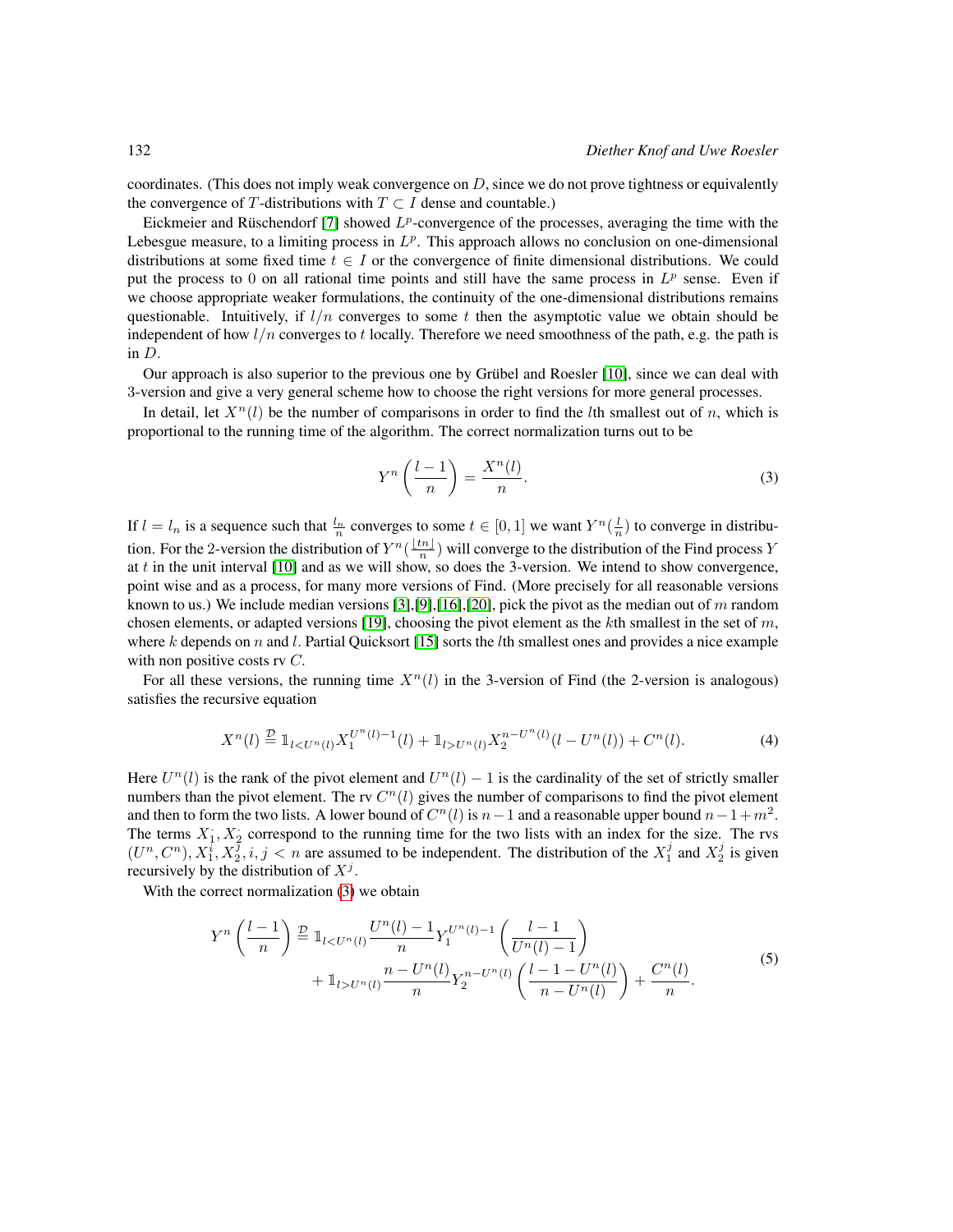Extend  $Y^n$  appropriate to a right continuous step function. We shall show under appropriate conditions  $Y^n$  converges as a process weakly to a process Y with cadlag values. Further all one-dimensional distributions converge. We obtain a fixed point equation for the distribution,

<span id="page-4-0"></span>
$$
(Y(t))_t \stackrel{\mathcal{D}}{=} (\mathbb{1}_{t < U} U Y_1(\frac{t}{U}) + \mathbb{1}_{t \ge U} (1 - U) Y_2(\frac{t - U}{1 - U}) + 1)_t.
$$
 (6)

since  $\frac{U^n}{n}$  $\frac{\partial u}{\partial n}$  converges weakly to some U. Here  $U, Y_1, Y_2$  are independent and Y has the same distribution as  $Y_1, Y_2$  with values in D.

What about solutions of [\(6\)](#page-4-0)? The distribution of the original Find process [\[10\]](#page-24-0) in the 2-version is the smallest positive fixed point of this distributional fixed point equation with  $U$  having a uniform distribution. This characterizes the distribution. An existence proof for the three version is given in Knof's PhD-thesis [\[13\]](#page-25-0) in a more general setting and also in this paper. In the last section we include the convergence of the discrete 3-Find algorithm as an example.

The median  $m$ -version was treated by Grübel [\[9\]](#page-24-8). He provided pictures of the limiting distribution function and gave more details for the average running time, which becomes better compared to original Find. It seems obvious, that in average the algorithm will perform better, if we can choose a pivot element, which leaves for the next round a smaller list (at least with very high probability). This leads to adapted versions, choosing the kth out of m random ones, such that for  $l < n/2$  the rank of the pivot is a little bit larger than l and for  $l > n/2$  a little bit smaller with high probability. Martinez, Panario and Viola [\[19\]](#page-25-11) take that view for various m. They provide also asymptotically best adapted versions for the average.

We come now to asymptotically best adapted Find versions. Choose an  $m = m_n$  of the order  $\ln n$  and the  $k = k_n(l)$ th smallest within the m picked ones, where  $\frac{k}{m}$  is close to  $\frac{l}{n}$ . We shall show in Theorem [4,](#page-10-0) that  $(Y^n(t))_t$  converges to the deterministic process  $(1 + t \wedge (1 - t))_t$ .

We can, for example, find the median out of n with asymptotically  $\frac{3n}{2}$  comparisons. This is the very best one can do within versions of Find. We need roughly  $n$  steps comparing every element to the first pivot element and the remaining appropriate list is of cardinality roughly  $\frac{n}{2}$ . For that list we need at least  $\frac{n}{2}$  comparisons. This sums up to at least  $\frac{3n}{2}$  comparisons. And asymptotically that is enough. The point is, that from the remaining list we have to find an element with a given very small rank or a very large rank. A recall of the adapted algorithms leaves us with a very small remaining list, which is asymptotically negligible.

The given argument for the median holds for every  $l$  out of  $n$ . First we need  $n$  comparisons for the reduction and then in the best case remains a list of cardinality  $l \wedge (n - l)$  to be searched for an element of very small rank or very large rank. We need at least as many comparisons as the cardinality of the set. This sums up to asymptotically  $n + l \wedge (n - l)$  comparisons plus terms of smaller order than n.

Mathematically we show weak convergence of  $Y^n$  to the deterministic function  $t \mapsto 1 + \min\{t, 1-t\}$ . From this and the included result  $EY^n(t) \rightarrow_n EY(t)$  we obtain well known results for the average number of comparisons of the order  $n + l \wedge (1 - l) + o(n)$  ([\[19\]](#page-25-11) and literature cited there). With arbitrary high probability is the distribution of  $Y^n(t)$  arbitrary close to that of  $Y(t)$  for fixed t and sufficiently large n. Notice, that this is still an average argument and a weaker statement then the worst case behavior of  $Y^n$ of the algorithm. For worst case considerations, the algorithm PICK, developed by Blum, Floyd, Pratt, Rivest and Tarjan [\[21\]](#page-25-13)[\[8\]](#page-24-9), shows an upper bound of 5.4305...n comparisons.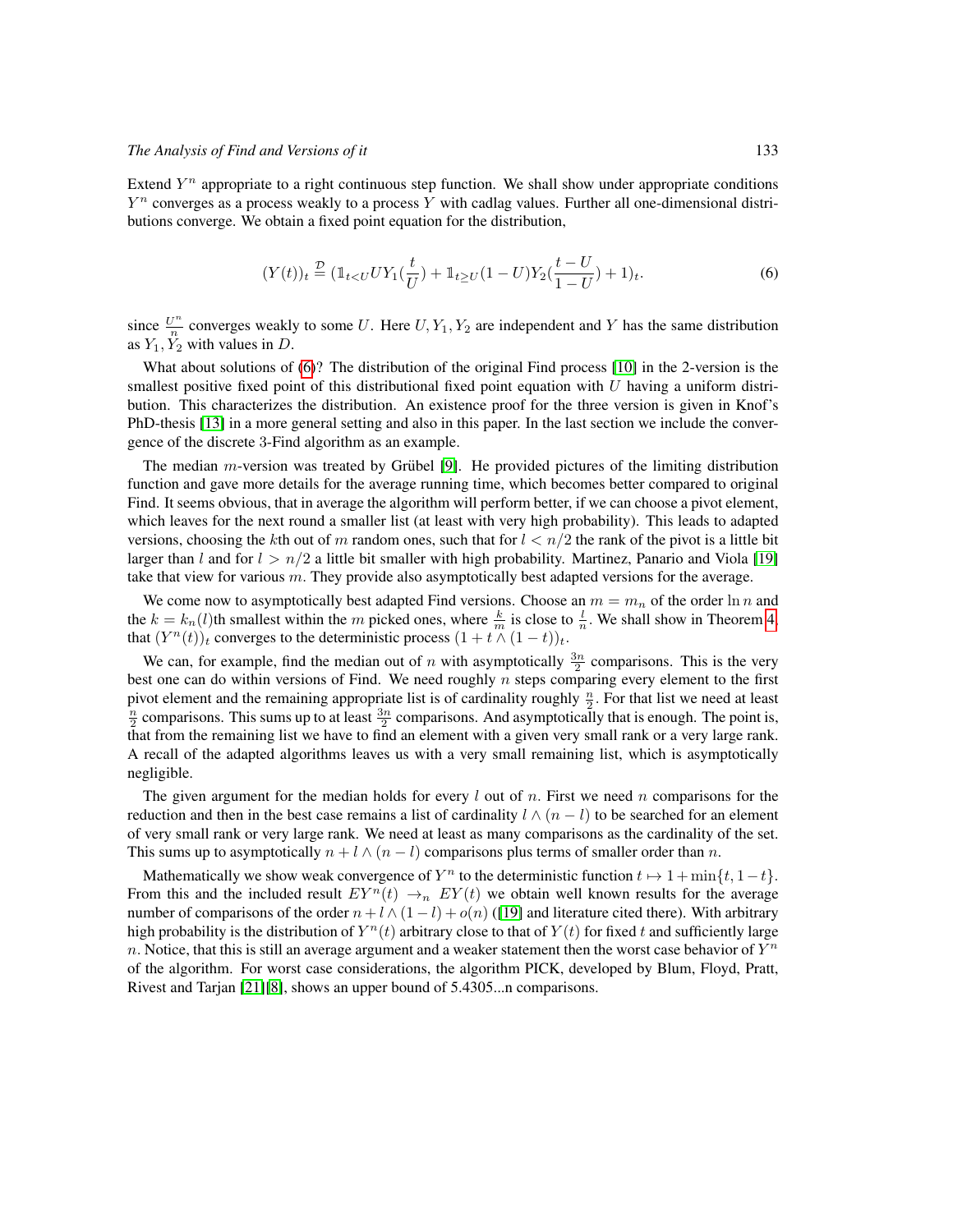# 2 Weighted Branching Process

We describe first a weighted branching tree. The underlying graph is the tree  $V = \bigcup_{n=0}^{\infty} \mathbb{N}^n$  of all finite sequences of natural numbers (including the empty sequence) with the directed edges  $(v, vi), v \in V, i \in$ N. Let  $(G, *)$  be a measurable semi group with a grave  $\triangle (\triangle * g = \triangle = g * \triangle$  for all  $g \in G,$ ) and a neutral element  $g_0$  ( $g_0 * g = g = g * g_0$  for all  $g \in G$ ). (To every semi group we can add in a measurable way a grave and a neutral element.) Let  $(H,+)$  be another measurable semi group with grave and neutral element and let G operate left, transitive and measurable on  $H$  (\* $_H : G \times H \rightarrow H$ is associative and measurable). Every edge  $(v, vi)$  carries a random length  $L_{v, vi}$  with values in the semi group G and every vertex v a random toll (cost)  $C_v$  with value in H. We call  $(V, L, C, (G, *, H, +))$ (respectively  $(V, L, (G, *)$ )) a Weighted Branching Process (WBP)[\[23\]](#page-25-4) (with or without cost function), if the  $((L_{v,vi})_{i\in\mathbb{N}}, C_v)$ ,  $v \in V$  are iid rvs.

For convenience and simplicity  $*_H = *, * (f, g) = f * g = fg$  and we suppress the empty set  $\emptyset$  and  $\omega \in \Omega$ , if possible. Notice, the semi group action \* needs not to be commutative and the order of the terms may be important.

Define the path weight  $L_v = L_{\emptyset,v}$  of the path from  $\emptyset$  to v (in graph theoretical sense) recursively by  $L_{\emptyset}$ the neutral element  $g_0$  and

$$
L_{vi} = L_v * L_{v,vi}
$$

for  $v \in V$ ,  $i \in \mathbb{N}$ . For the length  $L_{v,vw}$  of the (unique) path from v to vw we use the corresponding definition on the tree vV. More formally,  $L_{v,v} = g_0$ ,  $L_{v,vwi} = L_{v,vw} * L_{vw,vwi}$ . (This definition is compatible with the previous one. If convenient we use  $L_v^w = L_{w, wv}$ .

In our specific setting described in a moment we will consider the sequence

$$
R_n := \sum_{|v| < n} L_v * C_v \qquad R_n^w = \sum_{|v| < n} L_v^w * C_{wv} \tag{7}
$$

The length  $|v|$  of a vertex v is the number of components. The root  $\emptyset$  has length  $|\emptyset| = 0$ . If everything is positive then  $R_n$  increases point wise in n to a limit called  $R$ . This process is our main object of interest. The distribution of the limit will be a fixed point (the smallest positive) of  $K(8)$  $K(8)$  under suitable conditions.

Let  $D = D(I, \mathbb{R})$  be the space of right continuous functions on the unit interval  $I = [0, 1]$  with existing left limits. We shall also use  $\overline{D} = D(I, \overline{R})$ , where  $\overline{R}$  denotes the reals extended by  $-\infty, +\infty$  with the Alexandrov one-point compactification. We will use  $D_+$  ( $\overline{D}_+$ ) for the positive functions in D ( $\overline{D}$ ) and  $D_{\uparrow}$  for the subset of all functions  $f : I \to I$  in D such that for every  $s \in [0,1)$  the function f is increasing on [s, t] for some  $t > s$ .

The  $\sigma$ -field  $\sigma(D)$  ( $\sigma(\overline{D}_+)$ ) on  $D(\overline{D}_+)$  is generated by the Skorodhod metric  $\rho$  [\[5\]](#page-24-10)

$$
\rho(f,g) = \inf \{ \epsilon > 0 \mid \exists \lambda : \|\lambda - id\|_{\infty} < \epsilon, \|f - g \circ \lambda\|_{\infty} < \epsilon \}
$$

where  $\lambda$  is a bijective and (strictly) increasing (and continuous) functions from the unit interval to itself. We consider  $(D, \sigma(D))$  as a subset of  $(\mathbb{R}^T, \mathcal{B}^T)$ ,  $T \subset I$  dense in I and containing 1. (Analogous  $\overline{D}$ .) The σ-field  $\mathcal{B}^T$  is the product σ-field of the Borel σ-fields  $\mathcal B$  on the reals. The induced σ-field on D generated by  $\mathcal{B}^T$  is  $\sigma(D)$ , (Billingsley [\[5\]](#page-24-10), Theorem 14.5). The  $\sigma$ -fields on  $D_+$  and  $D_{\uparrow}$  are the induced ones.

Let  $A = (A_i)_{i \in \mathbb{N}}, B = (B_i)_{i \in \mathbb{N}}, C$  be random variables. The  $A_i, C$  take values in the set D (respectively  $\overline{D}_{+}$ ), the rvs  $B_i$  values in  $D_{\uparrow}$ . The distribution of  $(A, B, C)$  is fixed throughout the paper.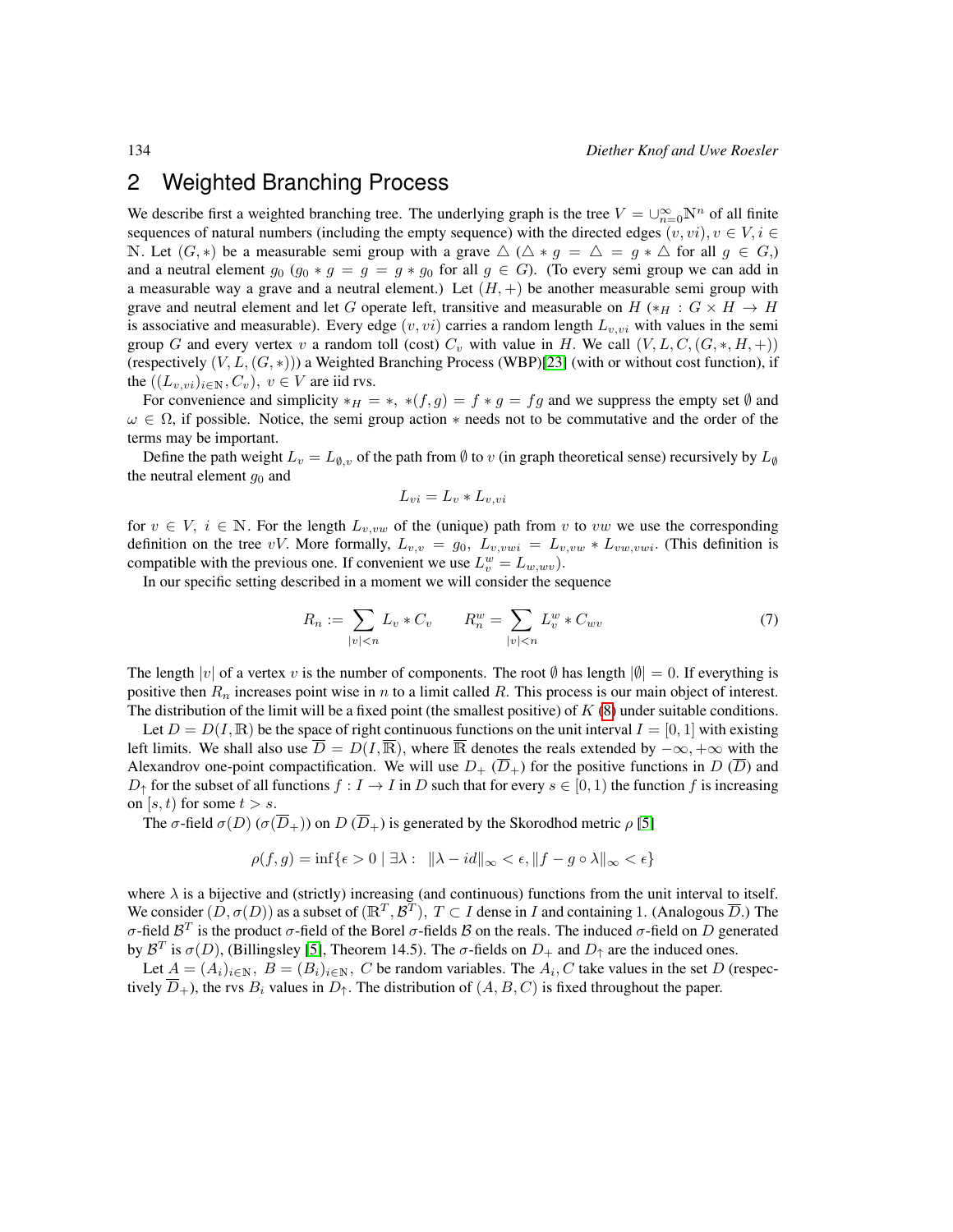Let  $M(E)$  be the set of all probability measures on E. Define the map K from the set  $M(D)$  (or  $M(\overline{D}_{+})$  to itself by

<span id="page-6-0"></span>
$$
K(\mu) \stackrel{\mathcal{D}}{=} \sum_{i \in \mathbb{N}} A_i X_i \circ B_i + C. \tag{8}
$$

(We use the convention  $0 \cdot \infty = 0 = \infty \cdot 0$  on  $[0, \infty]$ .) The rvs  $(A, B, C), X_i, i \in \mathbb{N}$  are independent and all  $X_i$  rvs have the distribution  $\mu$ . In more elaborate form,

$$
K(\mu) = \mathfrak{L}((\sum_{i \in \mathbb{N}} A_i(t)X_i(B_i(t)) + C(t))_{t \in I}).
$$

The symbol  $\mathfrak L$  denotes the distribution of a rv. The map K is assumed to be well defined.

We speak of the positive case, if all rvs (length, cost and starting distribution) are positive (in  $\overline{D}_+$ ), allowing the value  $\infty$ . In the positive case the operator K [\(8\)](#page-6-0) is always well defined, since the sum of positive measurable terms is point wise well defined and measurable in  $[0, \infty]$ .

We are interested in fixed points of K obtained by an iteration of K starting with the point measure  $\delta_0$ on the function  $0 \in D$  identical  $0 \in \mathbb{R}$ . With an ad hoc notation the iterates of K applied to  $\mu$  are

$$
K(\mu) \stackrel{\mathcal{D}}{=} \sum_{i} A_i \cdot X_i \circ B_i + C
$$
  
\n
$$
K \circ K(\mu) \stackrel{\mathcal{D}}{=} \sum_{i} A_i (\sum_{j} (A_{ij} \circ B_i \cdot X_{ij} \circ B_{ij} \circ B_i) + C_i \circ B_i) + C
$$
  
\n
$$
K^3(\mu) \stackrel{\mathcal{D}}{=} \sum_{i} A_i \sum_{j} A_{ij} \circ B_i (\sum_{k} A_{ijk} \circ B_{ij} \circ B_i \cdot X_{ijk} \circ B_{ijk} \circ B_{ij} \circ B_i + C_{ij} \circ B_{ij} \circ B_i) + \sum_{i} A_i \cdot C_i \circ B_i + C
$$
  
\n
$$
K^4(\mu) = \dots
$$

Let us introduce a suitable notation for the iterates. Actually the iteration of the operator  $K$  corresponds to the backward view [\[25\]](#page-25-5) of a WBP branching process with costs, which we will exploit now.

The semi group structure  $(G, *)$  consists of the semi group  $G = D \times D_{\uparrow}$  (or  $G = \overline{D}_{+} \times D_{\uparrow}$  in the positive case) with the semi group operation

$$
(a, b) * (a', b') = (a \cdot (a' \circ b), b' \circ b) = (aa' \circ b, b' \circ b).
$$

Here  $\circ$  denotes the convolution and  $\cdot$  is the point wise multiplication in D (respectively  $\overline{D}_+$  with the convention  $0 \cdot \infty = 0 = \infty \cdot 0$ . The neutral element is  $(1, id)$  with id the identity. The grave  $\triangle$ corresponds to  $(0, 0)$ . (More precisely  $(0, 0)$  is the right sided grave and will serve as left sided grave only after a suitable definition.)

The semi group G operates transitive on the value set  $H = D$  (respectively  $\overline{D}_+$ ) of the cost  $c \in H$  by

$$
(a, b) * c = ac \circ b
$$

with common multiplication on D. The grave acts as  $\triangle * c = 0$ .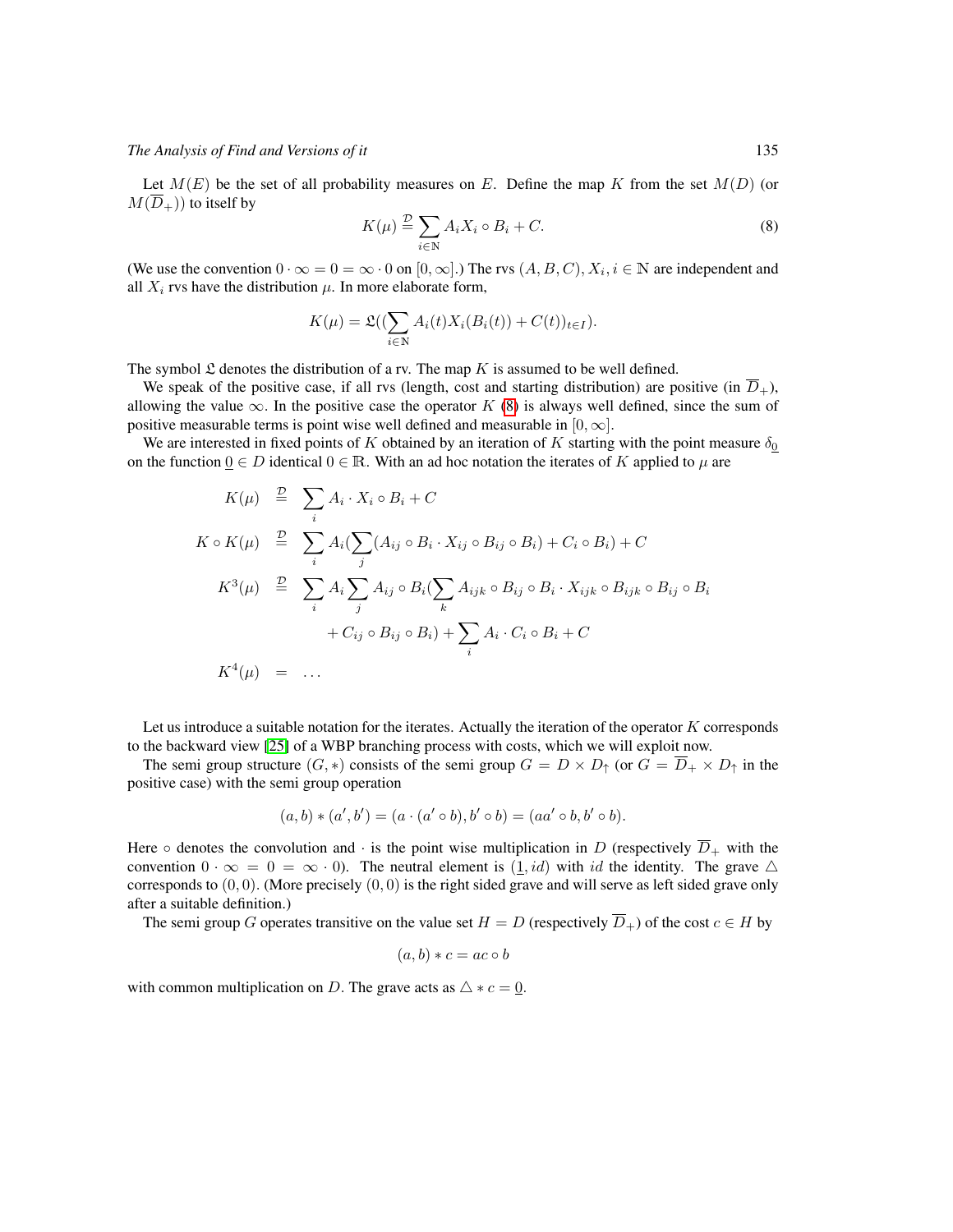Notice the operation ∗ is not commutative and the order of the terms is important.

In our special situation the commutative operation + on  $\mathbb{R}(\overline{\mathbb{R}}_+)$  extends to  $\mathbb{R}^I(\overline{\mathbb{R}}_+^I)$  point wise, the operation  $*$  is bilinear in the first coordinate on  $G$ ,

$$
(a_1 + a_2, b) * (a', b') = (a_1, b) * (a', b') + (a_2, b) * (a', b')
$$
  

$$
(a, b) * (a'_1 + a'_2, b') = (a, b) * (a'_1, b') + (a, b) * (a'_2, b')
$$

for all  $a, a_1, a_2, a', a'_1, a'_2 \in D, \overline{D}_+, b, b' \in D_{\uparrow}$ , and the operation  $*$  is bilinear on H in the sense

$$
(a_1 + a_2, b) * c = (a_1, b) * c + (a_2, b) * c
$$
  

$$
(a, b) * (c_1 + c_2) = (a, b) * c_1 + (a, b) * c_2
$$

for all  $a, a_1, a_2, b$  as above and  $c, c_1, c_2 \in D(\overline{D}_+).$ 

Let  $(A^v, B^v, C^v)$ ,  $v \in V$  be iid copies of  $(A, B, C)$ . The edge length  $L_{v,vi}$  on the edge  $(v, vi)$  is given by  $(A_i^v, B_i^v)$  and the vertex weight  $C_v = C^v$ . Notice an element  $(a, b)$  of G corresponds to a map and acts like a change of time  $(b)$  and a transformation of space  $(a)$ .

Define the rvs

$$
R_n := \sum_{|v| < n} L_v * C_v
$$

 $n \in \mathbb{N}_0$  as path weighted cost up to  $n-1$ th generation. The first values of  $(R_n)_n$  are, suppressing the  $\emptyset$ ,

$$
R_0 = \underline{0}, R_1 = C, R_2 = \sum_i A_i C^i \circ B_i + C, R_3 = R_2 + \sum_i \sum_j A_i A_j^i \circ B_i C^{i,j} \circ B_j^i \circ B_i
$$

and so on.

The connection to the operator  $K$  is given in general by the following lemma [\[25\]](#page-25-5).

**Lemma 1** *If the terms are well defined then the distribution of*  $R_n$  *is the n-iterate*  $K^n(\delta_0)$ *. The sequence*  $(R_n)_n$  *satisfies the backward recursion* [\[25\]](#page-25-5)

<span id="page-7-1"></span><span id="page-7-0"></span>
$$
R_{n+1} = \sum_{i \in \mathbb{N}} L_i^{\emptyset} * R_n^i + C_{\emptyset}
$$
\n
$$
(9)
$$

**Proof:** The sum  $R_{n+1}$  is well defined in the positive case and satisfies

$$
R_{n+1} = \sum_{|v| < n+1} L_v * C_v = L_\emptyset * C_\emptyset + \sum_{i \in \mathbb{N}} \sum_{|v| < n} L_{iv} * C_{iv}
$$
\n
$$
= C_\emptyset + \sum_{i \in \mathbb{N}} \sum_{|v| < n} L_i * L_v^i * C_{iv} = C_\emptyset + \sum_{i \in \mathbb{N}} L_i * \sum_{|v| < n} L_v^i * C_{iv}
$$
\n
$$
= C_\emptyset + \sum_{i \le N} L_i * R_n^i.
$$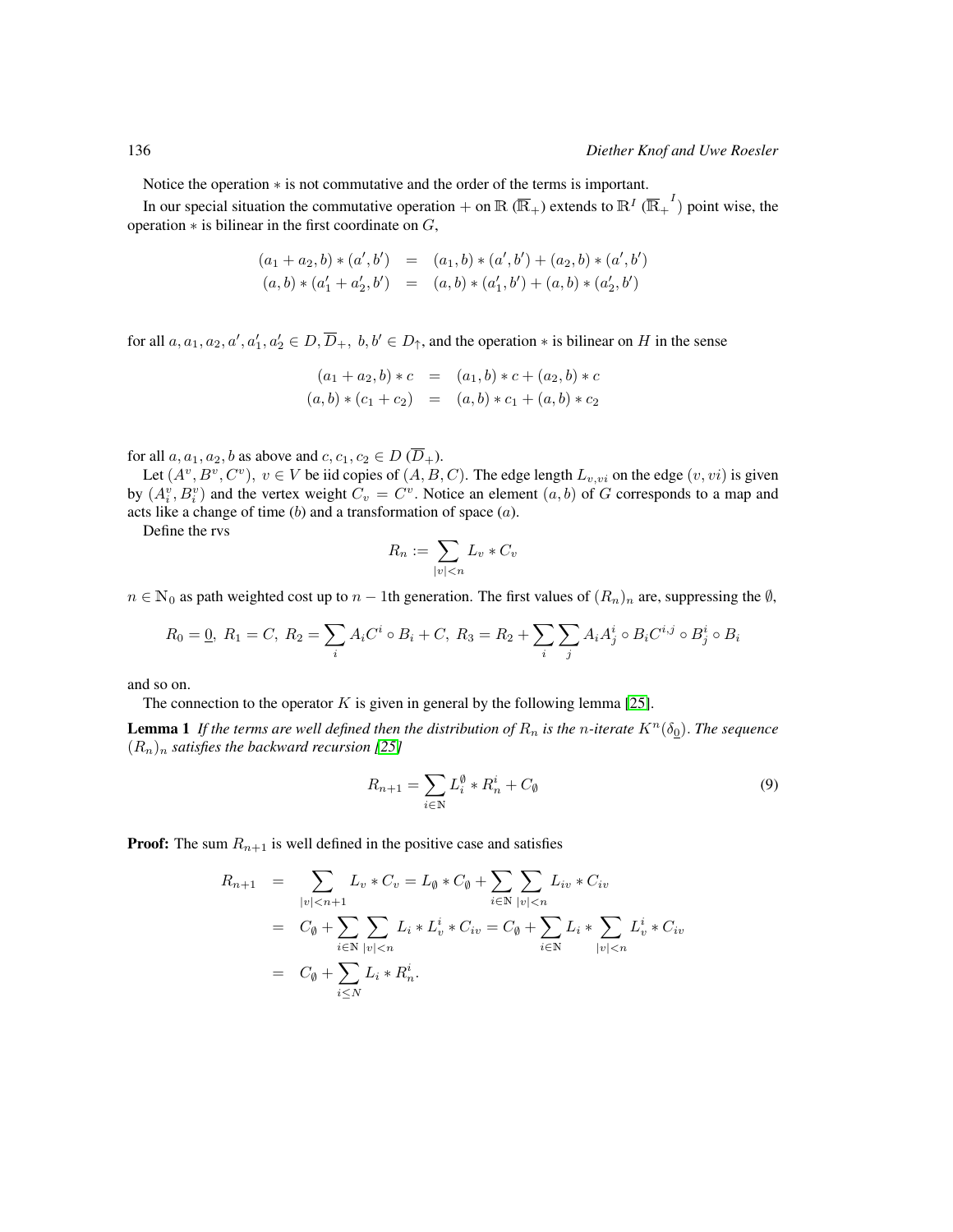We prove the distributional result on  $R_n$  by an induction on n. The induction start  $n = 0$  is true since  $R_0 \equiv 0$  has the distribution  $\delta_{\Omega}$ . For the induction step n to  $n + 1$  argue by the backward recursion, notice  $K(\mu) \stackrel{\mathcal{D}}{=} \sum_{i \in \mathbb{N}} L_i * X_i + C$ 

$$
R_{n+1}=C_{\emptyset}+\sum_{i\in\mathbb{N}}L_i\ast R_n^i\stackrel{\mathcal{D}}{=}K(K^n(\delta_{\underline{0}}))=K^{n+1}(\delta_{\underline{0}}).
$$

The distribution of the  $R_n^i$  is  $K^n(\delta_0)$  by the induction hypothesis.

# 3 The limit and continuity mean.

In the positive case the sequence  $K^n(\delta_0)$  increases in stochastic order. (The stochastic order on probability measures  $\overline{\mathbb{R}}(D,\overline{D})$  are defined by  $\mu\preceq_s\nu \Leftrightarrow \int fd\mu\leq\int fd\nu$  for all positive (coordinate wise) increasing functions  $f$ .) Then by general representation theory, there should be an increasing sequence of rvs to the distributions  $K^n(\delta_0)$ . The clue is, our sequence  $(R_n)_n$  does the job. The limit of the  $R_n$ , which exists, should be a fixed point of  $K$  by the monotonicity of the operator.

We denote be  $\overline{f}$  the supremum norm of a function on  $[0,1]$  and  $A := \sum_i |A_i|$ . We use  $R_n^v$  for the  $R_n$ rv on the tree  $vV$ .

**Lemma 2** In the positive setting the rvs  $R_n$ ,  $n \in \mathbb{N}$  increase point wise to  $R = \sum_{v \in V} L_v * C_v$ . The *limit satisfies the equation*

<span id="page-8-0"></span>
$$
R = \sum_{i \in \mathbb{N}} A_i R^i \circ B_i + C \tag{10}
$$

where  $R^i$  is the point wise limit of the  $R^i_n$ . The distribution of R is the smallest fixed point of K in *stochastic order, provided* R *has paths in* D.

*In the general setting assume*  $E\overline{A} < 1$ ,  $E\overline{C} < \infty$ . *Then*  $\sup_{n \in \overline{N}} E|\overline{R_n}| < \infty$  and  $E|\overline{R - R_n}|$  con*verges to* 0.

**Proof:** By definition  $R_n(\omega)(t)$  is increasing in n for every realization  $\omega \in \Omega$  and every t in the unit interval I. Therefore the limit  $R(\omega)(t)$  exists, but might be infinite somewhere. We obtain the equation [\(10\)](#page-8-0) by the backward view equation [\(9\)](#page-7-0) going to the limit. Therefore  $R$  satisfies the fixed point equation [\(10\)](#page-8-0) and, provided is  $\overline{D}_+$ -valued, is a fixed point of K.

Let  $\nu$  be another fixed point of K. Then  $\delta_0 \leq_s \nu$ ,  $K^n(\delta_0) \leq_s K^n(\nu) = \nu$  for all  $n \in \mathbb{N}$  and in the limit  $\mathfrak{L}(R) \preceq_s \nu$ .

Now assume the additional assumptions but for the positive case. The  $R_n : \Omega \times I \to \overline{\mathbb{R}}_+$  are measurable maps with respect to the product  $\sigma$  field. (Notice the rvs  $A_i, B_i, C$  are all measurable with respect to the product  $\sigma$ -field.) Therefore  $E(R_n) : \Omega \times I \to \overline{\mathbb{R}}_+$  is measurable and also  $\overline{ER_n}$ . We will show by induction  $E(R_{n+1} - R_n) \leq E(\overline{A}) \overline{E(R_n - R_{n-1})}$  for  $n \in \mathbb{N}_0$  putting  $R_{-1} = 0$  by definition.

The induction start is easy, since  $R_1 = C$ . Now the step n to  $n + 1$ . The backward view in Lemma [1,](#page-7-1) notice  $R_n(t)$  is finite for all t, provides

$$
0 \le R_{n+1} - R_n = \sum_i L_i * (R_n^i - R_{n-1}^i) = \sum_i A_i (R_n^i - R_{n-1}^i) \circ B_i \tag{11}
$$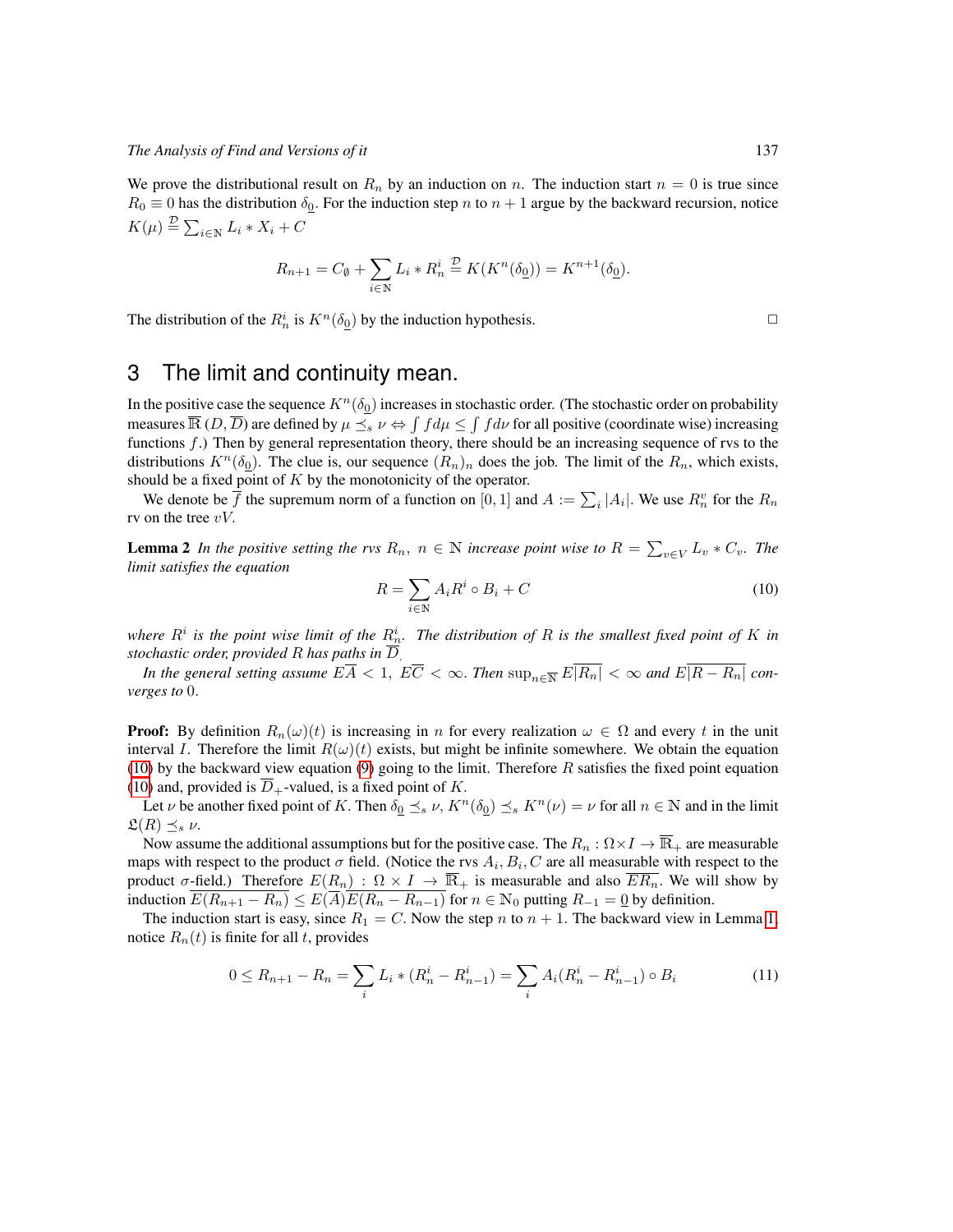for  $n \in \mathbb{N}$ . This implies the recursion, use conditional independence,

$$
E(R_{n+1} - R_n) = E\sum_{i} A_i (R_n^i - R_{n-1}^i) \circ (B_i)
$$
  
= 
$$
\sup_{t} E(\sum_{i} A_i(t) E((R_n^i - R_{n-1}^i)(B_i(t)) | (A_i, B_i)_i))
$$
  

$$
\leq \sup_{t} E(\sum_{i} A_i(t) E(R_n^i - R_{n-1}^i))
$$
  

$$
\leq E(\overline{A}) E(R_n - R_{n-1})
$$

This ends the induction.

An easy consequence is  $\sup_{n\in\mathbb{N}} E\overline{R_{n+1}}$  is finite by iteration. This implies  $R_n(t)$ ,  $n \in \mathbb{N}_0$ ,  $t \in I$  is a uniformly integrable family. Therefore the limits  $R(t)$  can be added to the family and sup,  $ER(t)$  is finite.

Next argue

$$
E(\overline{R - R_n}) \le E \sum_{i \ge n} (R_{i+1} - R_i) \le \sum_{i \ge n} E^i(\overline{A}) E \overline{C} \to_n 0
$$

Now to the general case. Consider  $\tilde{A}_i := |A_i|, \tilde{B}_i = B_i, \tilde{C} = |C|$  instead of  $A_i, B_i, C$ . All rvs are positive now and the Lemma provides finiteness of  $\tilde{R}$  and for the first moments of it. The argument is easy observing  $|R_{n+1} - R_n| \leq R_{n+1} - R_n$  point wise for all  $\omega \in \Omega$ . For example, the sum  $ER = \sum_n (ER_{n+1} - ER_n)$  converges absolute. We skip the details.  $n_n(ER_{n+1} - ER_n)$  converges absolute. We skip the details.

We turn to show continuity in mean of the limit  $R$ .

A process  $X = (X_t)_{t \in I}$  is called continuous in mean, if the map  $I^2 \ni (s, t) \mapsto E|X_s - X_t|$  is continuous. An equivalent formulation is  $I \ni t \mapsto E|X(s) - X(t)|$  is continuous at s for all  $s \in I$ . Since R is right continuous the Monotone Convergence Theorem  $(E|R|)$  implies right continuity of the function  $(s, t) \mapsto E[R(s) - R(t)].$ 

<span id="page-9-0"></span>**Theorem 3** Assume  $E\overline{A}$  < 1,  $E\overline{C}$  <  $\infty$  and the maps  $(s,t) \mapsto E\sum_i |A_i - A_i(t)|$  and  $(s,t) \mapsto$  $E|C(s) - C(t)|$  are continuous. Further assume

$$
\lim_{y \to 0} \lim_{x \to 0} E \sup_{|s-t| > x} \sum_{i} A_i(s) \mathbb{1}_{|B_i(s) - B_i(t)| > y} = 0.
$$

*Then the rv* R *is continuous in mean.*

**Proof:** Under the above assumptions  $R_n$ ,  $n \in \overline{N}$  is well defined and all sums converge absolutely a.e.. For  $s, t \in I$  define  $a(s,t) := E \sum_i |A_i(s) - A_i(t)|$ ,  $c(s,t) := E|C(s) - C(t)|$ ,  $e(s,t) :=$  $E|R(s) - R(t)|$ . Define  $\tilde{a}(x) := \sup_{|s-t| \leq x} a(s,t)$  and analogous  $\tilde{c}(x)$ ,  $\tilde{e}(x)$ . The symmetric functions a and c are continuous by assumption. They are uniformly continuous on the compact set  $I^2$  and are 0 on the diagonal. This implies the continuity of the functions  $\tilde{a}$  and  $\tilde{c}$ .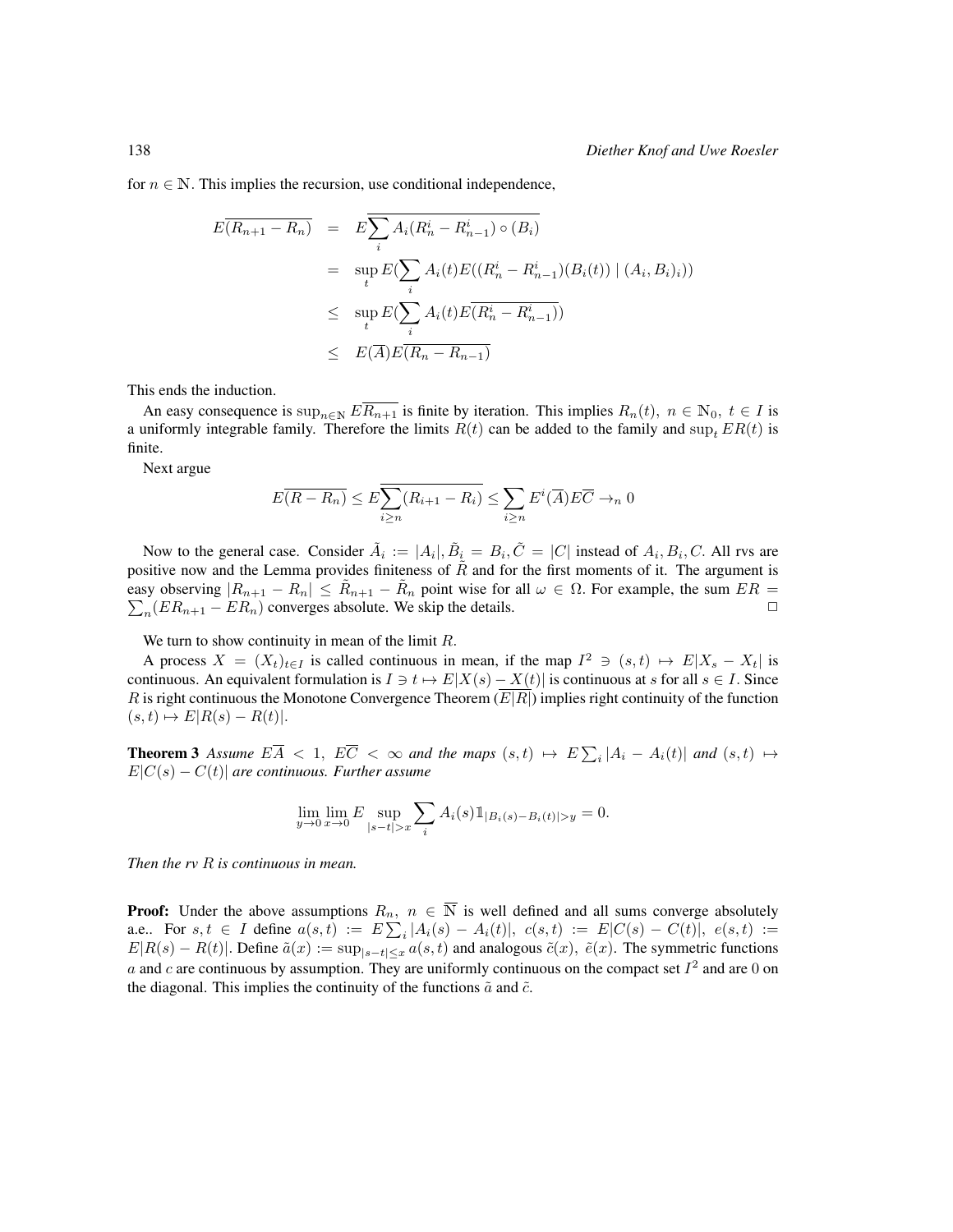We obtain by the backward view  $(9)$  for R

$$
e(s,t) \leq E \sum_{i} |A_i(s)| |R^i(B_i(s)) - R^i(B_i(t))| + E \sum_{i} |A_i(s) - A_i(t)| |R^i(B_i(t))| + E|C(s) - C(t)|
$$
  
\n
$$
\leq E(\sum_{i} |A_i(s)| E(|R^i(B_i(s)) - R^i(B_i(t))| | A, B, C)) + E(\sum_{i} |A_i(s) - A_i(t)| E(\overline{R^i})) + c(s,t)
$$
  
\n
$$
\leq E \sum_{i} |A_i(s)| e(B_i(s), B_i(t)) + E(\overline{R}) a(s,t) + c(s,t)
$$

and

$$
\tilde{e}(x) \leq \sup_{|s-t| \leq x} E\left(\sum_{i} |A_i(s)| e(B_i(s), B_i(t)) (\mathbb{1}_{|B_i(s) - B_i(t)| \leq y} + \mathbb{1}_{|B_i(s) - B_i(t)| > y})\right) + E(\overline{R}) \tilde{a}(x) + \tilde{c}(x)
$$
\n
$$
\leq \tilde{e}(y) E(\overline{A}) + 2E(\overline{R}) E(\sup_{|s-t| \leq x} \sum_{i} |A_i(s)| \mathbb{1}_{|B_i(s) - B_i(t)| > y}) + E(\overline{R}) \tilde{a}(x) + \tilde{c}(x)
$$

for all y. The function  $x \mapsto \tilde{e}(x)$  is increasing.

Let  $\tilde{e}(0+)$  be the right limit of  $\tilde{e}$  at 0. Using the assumptions we obtain for fixed y and then let x tend to 0 and afterwards  $y \to 0$ 

$$
\tilde{e}(0+) \leq \tilde{e}(y)E(||A||_{\infty}) + 2E(\overline{R})\lim_{x} E\left(\sup_{|s-t| \leq x} \sum_{i} |A_i(s)| 1_{|B_i(s) - B_i(t)| > y}\right)
$$

$$
+ E(\overline{R})\lim_{x} \tilde{a}(x) + \lim_{x} \tilde{c}(x)
$$

$$
\leq \tilde{e}(0+)E(\overline{A}) + 0.
$$

This proves  $\tilde{e}(0+) = 0 = \tilde{e}(0)$  and consequently continuity of e and mean continuity of R.

As a consequence, under the above assumptions the maps  $t \mapsto ER(t)$  and  $t \mapsto E|R(t)|$  are continuous. Further the map from the unit interval to the distributions  $t \mapsto \mathfrak{L}(R(t))$  is continuous in the Wasserstein metric  $l_1$  and in weak topology. The Wasserstein (Mallows)  $l_p$ -metric  $p \ge 1$  [\[4\]](#page-24-11) on distributions on R is given by

$$
l_p(\mu, \nu) = \inf E\|X - Y\|_p
$$

using the  $L_p$ -norm. The infimum is taken over all rvs  $X, Y$  with distribution  $\mu$  respectively  $\nu$  on some probability space. The infimum is attained for the rvs  $F^{-1}(U)$ ,  $G^{-1}(U)$  with U uniformly distributed on I, F and G the distribution functions to  $\mu$  and  $\nu$ . (Especially for  $l_1$ ,  $l_1(\mu, \nu) = \int |F(x) - G(x)| dx$ .)  $l_p$ -convergence is equivalent to convergence in distribution and convergence of the pth moment.

# 4 Values in D

Our next aim and the main task is to show R is a D-valued  $(\overline{D}_{+})$  rv.

We show the result under the additional

<span id="page-10-0"></span>Condition F:  $A_i(t)A_j(t) = 0$  for all  $t \in I$  and  $i \neq j$  almost everywhere.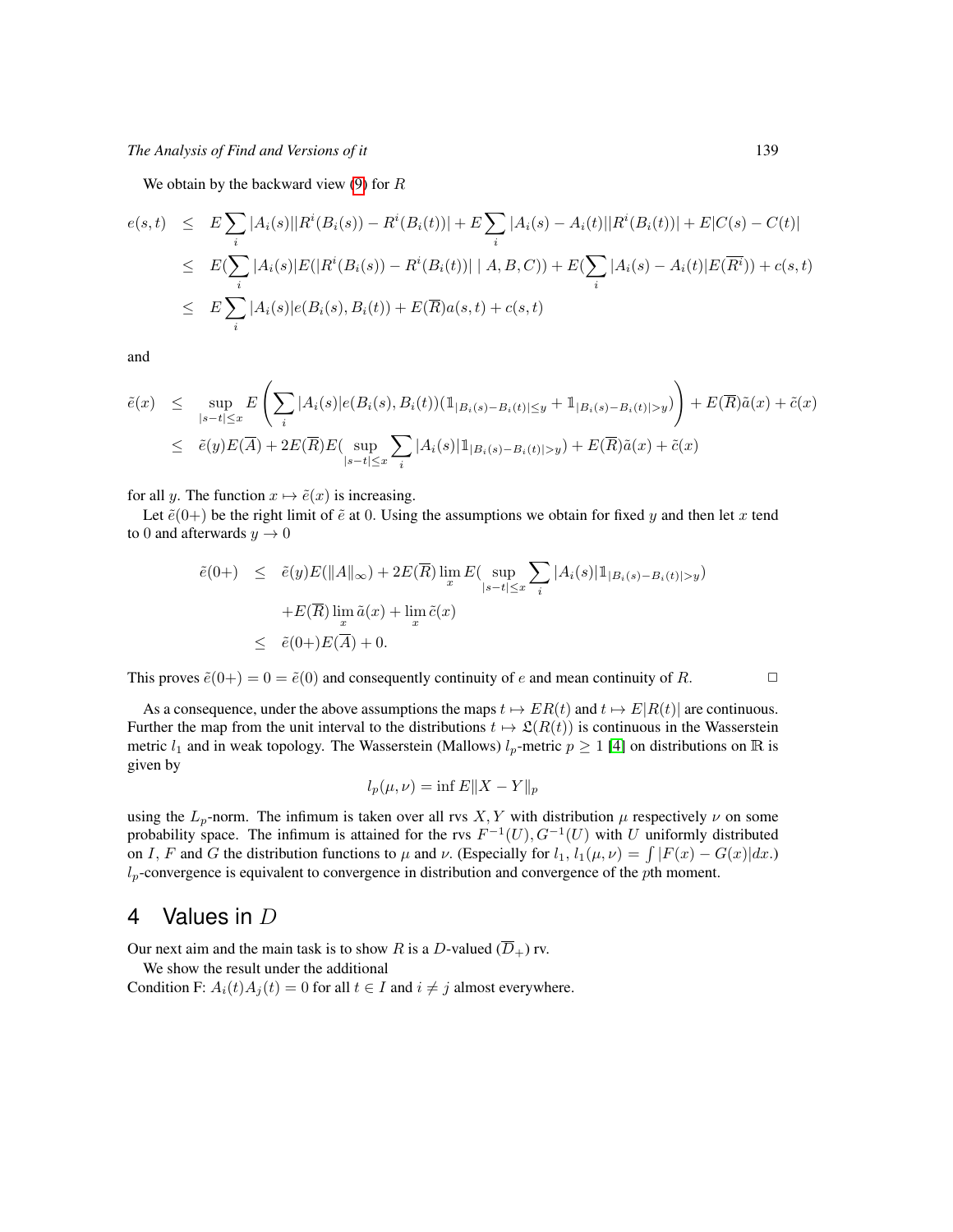**Theorem 4** Assume condition F and  $E\sum_i \overline{A}_i^p < 1$ ,  $E\overline{C}^p < \infty$  for some  $p \ge 1$ . Then  $\overline{R}$  is uniformly p*-integrable and* R *takes values in* D*.* R *is a fixed point of* K. R<sup>n</sup> *converges a.e. exponentially fast to* R *in supremum norm and*

$$
\|\overline{R - R_n}\|_p \le (E \sum_i \overline{A}_i^p)^{n/p} \|C\|_p. \tag{12}
$$

In the positive case the distribution of R is the smallest fixed point of K restricted to  $M(\overline{D}_{+})$  in stochastic *order.*

**Proof:** Let us start with the positive case. The  $R_n$ :  $\Omega \times I \to \overline{\mathbb{R}}_+$  are measurable functions with respect to the product  $\sigma$ -field. (Notice the rvs  $A_i, B_i, C$  are all measurable with respect to the product  $\sigma$ -field on  $\Omega \times I$ .) Therefore  $\overline{R}_n : \Omega \to \overline{\mathbb{R}}_+$  is measurable. The rv  $\overline{R}_n$  satisfies for every  $\omega \in \Omega$ , use assumption F,

$$
\overline{R_n} \le \sum_i |A_i| \overline{R_{n-1}^i} + \overline{C} \le \sup_i \overline{A_i} \overline{R_{n-1}^i} + \overline{C}
$$
\n(13)

Let the map  $L: M(\overline{\mathbb{R}}_+) \to M(\overline{R}_+)$  be defined by

<span id="page-11-0"></span>
$$
L(\mu) = \mathfrak{L}(\sup_i \overline{A_i} X^i + \overline{C})
$$

where  $((A_i)_i, C), X^j, j \in \mathbb{N}$  are independent and all  $X^j$  have the distribution  $\mu$ . L is well defined, since everything is positive.

With Theorem 4.1 [\[17\]](#page-25-3) we obtain with the contraction method a fixed point  $\mu \in M(\mathbb{R}_+)$  of L. This fixed point has a finite pth moment. The solution is obtained by iteration  $\nu_n := L^n(\delta_0) \to_n \mu$  and it is therefore the smallest fixed point in stochastic order.

The sequence  $\nu_n$  is increasing in stochastic order. Since equation [\(13\)](#page-11-0) implies the distribution of  $\overline{R}_n$  is dominated by  $L(\overline{R}_{n-1})$  in stochastic order, we obtain by induction  $\overline{R}_n$  is bounded in stochastic order by  $\nu_n$  for all n. This implies  $\overline{R}_n$  is bounded and the limit  $\overline{R}$  is bounded in stochastic order by  $\mu$  and is square integrable. In turn, the rvs  $R_n(t)$  and the limit  $R(t)$  are finite and p-integrable uniformly in t.

Now consider  $a_n = \frac{\|R - R_n\|_p}{\|R - R_n\|_p}$  and obtain, using conditional independence

$$
a_n = \|\sum_{i} A_i (R^i - R^i_{n-1}) \circ B_i\|_p \le \|\sup_t \sum_{i} |A_i(t)| \overline{R^i - R^i_{n-1}}\|_p
$$
  
\n
$$
= \|\sup_i \overline{A_i} \ \overline{R^i - R^i_{n-1}}\|_p = (E(\sup_i (\overline{A_i})^p (\overline{R^i - R^i_{n-1}})^p)^{1/p} \le (E(\sum_i (\overline{A_i})^p (\overline{R^i - R^i_{n-1}})^p)^{1/p}
$$
  
\n
$$
\le (E(\sum_i \overline{A_i^p} a_{n-1}^p)^{1/p} = a_{n-1} (E \sum_i \overline{A_i^p})^{1/p} \le \dots \le a_0 (E \sum_i \overline{A_i^p})^{n/p} \to_n 0
$$

Since  $\overline{R - R_n}$  decreases and converges to 0 in  $L_p$  we conclude it decreases point wise to 0 a.e.. By the Markov inequality we obtain

$$
P(\overline{R - R_n} > e^{\lambda n}) \le \frac{a_n}{e^{\lambda n}} \le a_0 e^{n(-\lambda + \ln c)} \to 0
$$

 $c = (E \sum_i \overline{A_i^p})^{1/p}$ . Using Borel-Cantelli we obtain exponential fast convergence of  $R_n \to R$  in supremum norm for  $\ln c < \lambda$ .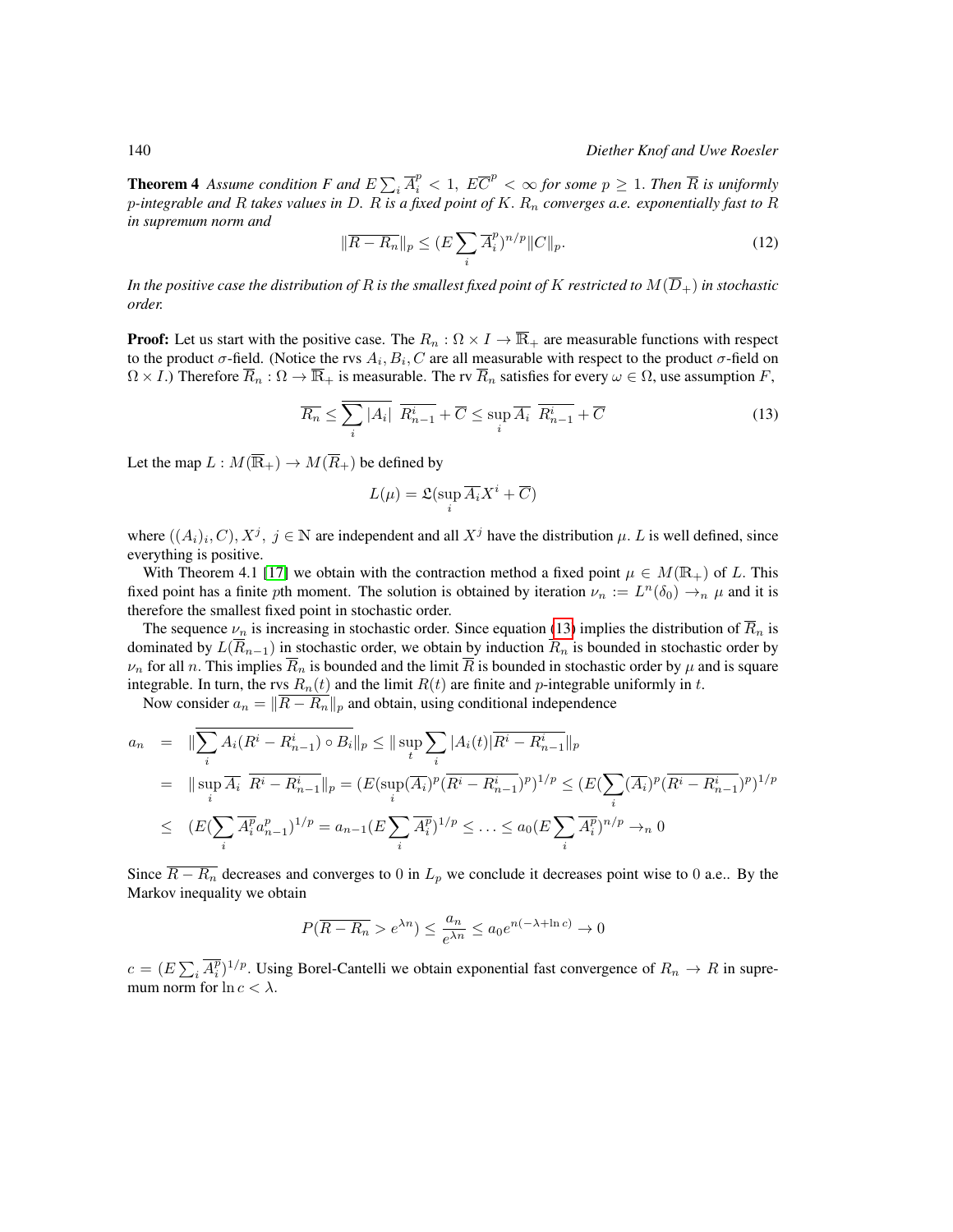Since  $R_n$  has values in  $D_+$  and converges uniformly to R we obtain the limit R has values in  $D_+$ a.e.. Consequently its distribution is a fixed point of  $K$ . It is the smallest one by the monotonicity of the operator K,  $K^n(\delta_0)$  increases in stochastic order in n.

Now to the remaining case,  $G = D \times D_{\uparrow}$ . Consider  $\tilde{A}_i = |A_i|, \tilde{C} = |C|$  instead of  $A_i, C$ . The above theorem provides  $\tilde{R}_n \to_n \tilde{R}$  a.e. uniformly in sup norm. The sum  $R = \sum_n (R_n - R_{n-1})$  is absolute convergent point wise since  $|R_n - R_{n-1}| \leq \tilde{R}_n - \tilde{R}_{n-1}$  point wise (for all  $\omega \in \Omega$ ) and the  $\tilde{\cdot}$ -rvs are finite. Consequently R has values in D and is a square integrable fixed point of K.  $\Box$ 

Notice, under condition F the statement  $E\sum_i \overline{A_i} < 1$  implies  $E\overline{A} < 1$ .

$$
E^{2}(\overline{A}) \leq E(\overline{A}^{2}) = E((\overline{\sum_{i} A_{i}})^{2}) = E\overline{\sum_{i} A_{i}^{2}} \leq E\sum_{i} \overline{A_{i}}
$$

**Corollary 5** *Under the assumptions of the Theorem [3](#page-9-0) and Theorem [4](#page-10-0) holds*  $P(R(t-)) \neq R(t) = 0$  *for all*  $t \in I$ .

Proof: The Markov inequality provides

$$
P(R(t-)\neq R(t)) \leq \lim_{\epsilon \to 0} \limsup_{s \nearrow t} P(|R(t) - R(s)| < \epsilon) \leq \lim_{\epsilon \to 0} \lim_{s \nearrow t} \frac{E|R(t) - R(s)|}{\epsilon} = 0.
$$

The process  $(R(t-))_t$  with left continuous paths and existing right limits has the same finite dimensional distributions as  $(R(t))_t$ .

# 5 Exponential moments of the fixed point.

We are interested in exponential moments of  $R_n(t)$  and  $R(t)$ .

**Lemma 6** Assume  $\overline{A} \leq 1$  a.e. and for some  $\lambda > 0$  exists a constant  $K < \infty$  such that

<span id="page-12-0"></span> $Ee^{a|C(t)|+aK(A(t)-1)} < 1$ 

*for all*  $0 \le a \le \lambda$  *and*  $t \in I$ . *Then*  $Ee^{a|R_n(t)|} \le e^{aK}$  *for all*  $0 \le a \le \lambda$ ,  $t \in I$  *and*  $n \in \mathbb{N}$ .

**Proof:** The proof runs by induction. The case  $n = 1$  is easy since  $R_1 \stackrel{\mathcal{D}}{=} C$ . The induction step is uniformly in  $t$ ,

$$
E e^{a|R_{n+1}(t)|} = E e^{a|\sum_{i} A_{i}(t)R_{n}^{i}(B_{i}(t)) + C(t)|}
$$
  
\n
$$
\leq E(e^{a|C(t)|}E(e^{a\sum_{i} |A_{i}(t)||R_{n}^{i}(B_{i}(t))|} | (A_{i}, B_{i})_{i}, C))
$$
  
\n
$$
= E(e^{a|C(t)|} \prod_{i} E(e^{a|A_{i}(t)||R_{n}^{i}(B_{i}(t))|} | (A_{i}, B_{i})_{i}, C))
$$
  
\n
$$
\leq E(e^{a|C(t)|} \prod_{i} E(e^{a|A_{i}(t)|} | (A_{i}, B_{i})_{i}, C))
$$
  
\n
$$
= e^{aK} E e^{a|C(t)| + aK(A(t) - 1)}
$$
  
\n
$$
\leq e^{aK}
$$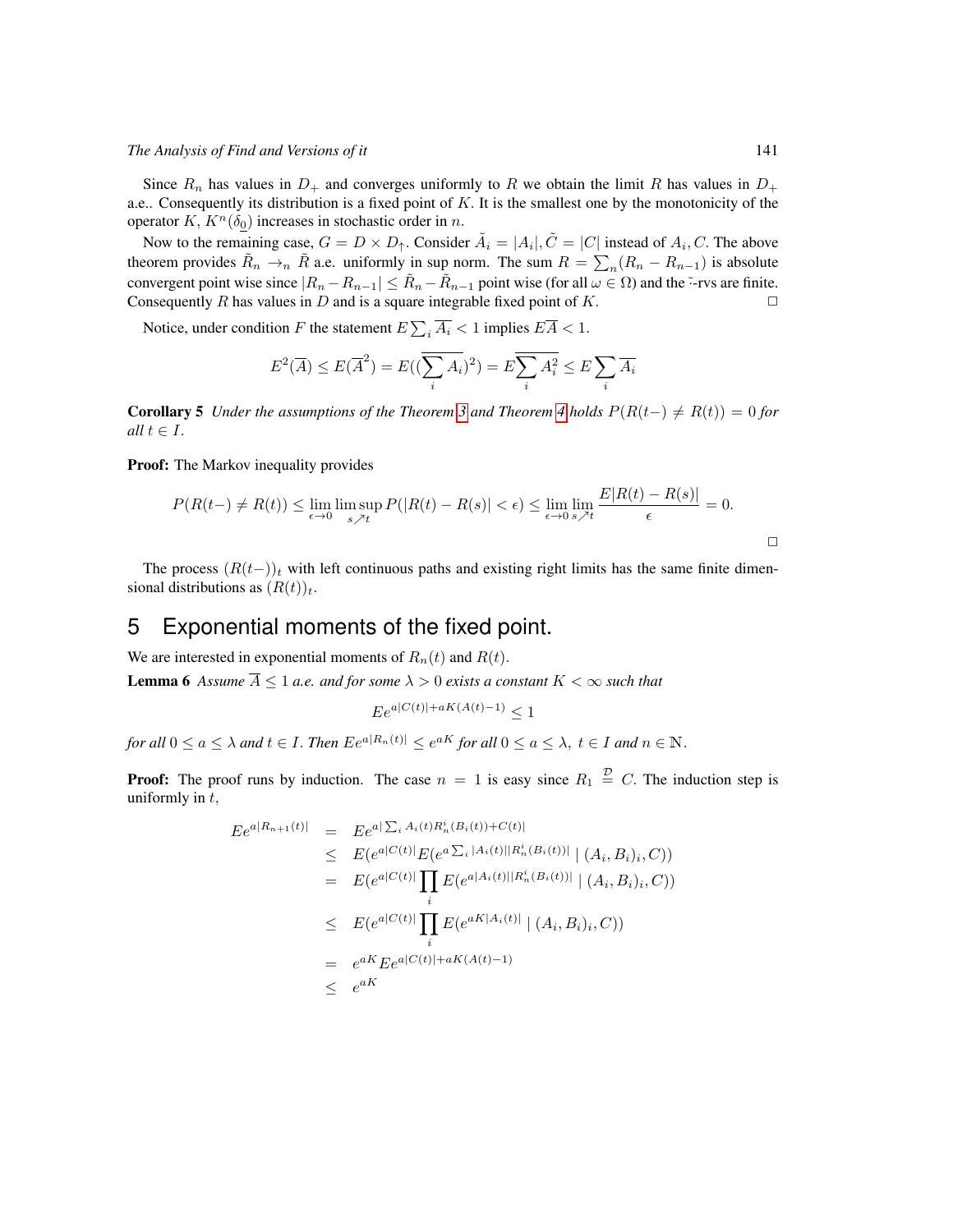$\Box$ 

**Theorem 7** Assume  $\overline{A} \leq 1$  *a.e.* and  $\sup_t Ee^{\lambda |C(t)|} < \infty$  for some  $\lambda > 0$  and assume  $R(t)$  is finite a.e. for all  $t \in I$ . Then  $e^{aR_n(t)}$  converges to  $e^{aR(t)} \in L_1$  in  $L_1$ -norm for all  $0 \le a < \lambda$  and  $t \in I$ .

**Proof:** Let  $a_0 < \lambda$ .

• There exists a constant  $K = K(a_0, \lambda) > 0$  such that  $E e^{aK(\overline{A}-1) + |C(t)|} \le 1$  for all  $0 \le a \le a_0, t \in$ I.

For fixed t consider the function  $g(a) = E e^{aK(A-1) + |C(t)|}$ . The function is well defined, twice differentiable and convex. (The second derivative is positive

$$
g''(a) = E((K(\overline{A}-1) - |C(t)|)^{2} e^{a(K(\overline{A}-1) - |C(t)|)}) \ge 0.
$$

Since  $g(0) = 1$  and  $g'(0) \leq K(E\overline{A} - 1) - \sup_t E|C(t)|$  is negative for K sufficiently large, it remains to show  $g(a_0) \le 1$ . Use the Hölder duals  $p = \frac{\lambda}{a_0}$ ,  $q = \frac{p}{p-1} = \frac{\lambda}{\lambda - a_0}$ , to show

$$
g(a_0) \le ||e^{a_0 K(\overline{A}-1)}||_q ||e^{a_0 |C(t)|}||_p \to_{K \to \infty} 0
$$

decreases in  $K \to \infty$  to 0 uniformly in  $t \in I$ .

•  $Ee^{a|R_n(t)|} \leq e^{aK}$  for all  $t \in I$ ,  $n \in \mathbb{N}$ ,  $a \in [0, a_0]$ .

Our Lemma [6](#page-12-0) applies.

• The family  $e^{a|R_n(t)|}$ ,  $t \in I$ ,  $n \in \mathbb{N}$ ,  $0 \le a \le a_1$  is uniformly integrable for all  $0 < a_1 < a_0$ .

We have to show  $\sup_{t,n,a} E e^{a|R_n(t)|} \mathbb{1}_{e^{a|R_n(t)|} > c}$  converges to 0 as  $c \to \infty$ . By monotonicity it suffices to take  $a = a_1$ . Using Hoelder with  $p = \frac{a_0}{a_1}$  and  $q = \frac{a_0}{a_0 - a_1}$  we obtain, using the Markov inequality,

$$
E e^{a_1|R_n(t)|} 1_{e^{a_1|R_n(t)|>c}} \leq \|e^{a_1|R_n(t)|} \|p\| 1_{e^{a_1|R_n(t)|>c}} \|q\|
$$
  

$$
\leq e^{a_1 K} (\frac{a_1 K}{c})^{1/q} \to_{c \to \infty} 0.
$$

•  $Ee^{aR_n(t)} \rightarrow_{n \rightarrow \infty} Ee^{aR(t)}$  for all  $0 \le a < \lambda$  and  $s \in I$ .

The uniform integrability as stated above implies  $Ee^{aR_n(t)} \to_{n \to \infty} Ee^{aR(t)} < \infty$  for all  $0 \le a \le a_1$ and  $t \in I$ . The convergence of the moments implies  $L_1$ -convergence. Since  $a_1$  can be arbitrary but strictly smaller than  $\lambda$  we are done.

# <span id="page-13-0"></span>6 Exponential moments of the supremum

Now we consider  $\overline{R}$  and explain first the structure of the proof. If R satisfies the stochastic fixed point equation

$$
R = \sum_{i} A_i R^i \circ B + C
$$

then the supremum  $\overline{R}$  satisfies under condition F

$$
\overline{R} \leq \sup_t (\sum_i |A_i(t)| \overline{R^i} + \overline{C}) \leq \sup_i \overline{A_i} \ \overline{R^i} + \overline{C}.
$$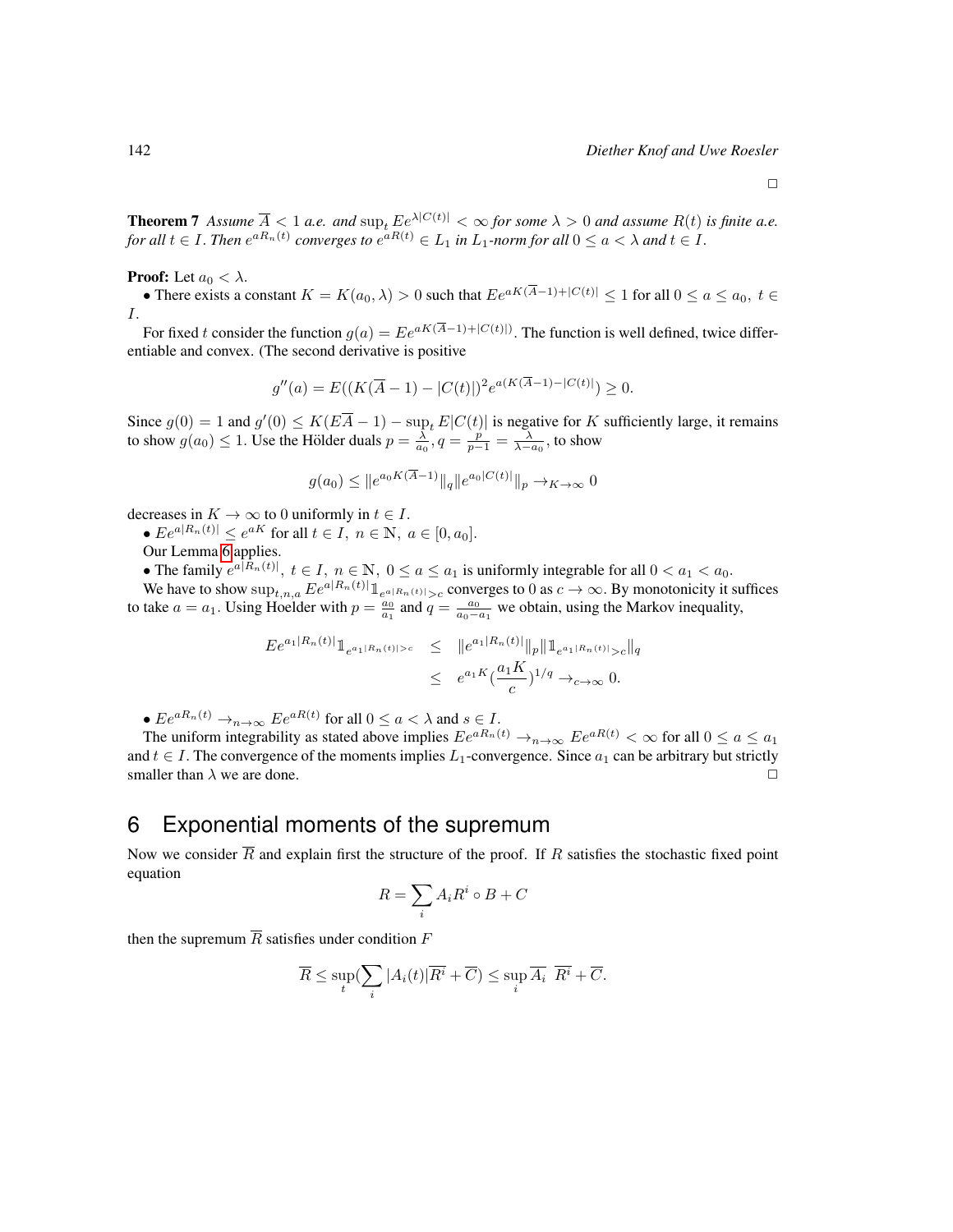Our following results will rely on this estimate and a theorem [\[26\]](#page-25-7) concerning stochastic fixed points of max-type.

Define the operator  $L : M(\overline{\mathbb{R}}_+) \to M(\overline{\mathbb{R}}_+)$  of max-type by

$$
L(\mu) = \mathfrak{L}(\sup_{i \in \mathbb{N}} (Y_i X_i + Z_i))
$$

where  $(Y_i, Z_i)_i, X_j, j \in \mathbb{N}$  are independent and all  $X_j$  have distribution  $\mu$ . The rvs  $Y_i, Z_i$  take values in  $\overline{\mathbb{R}}_+$ . The fixed point equation  $L(\mu) = \mu$ 

$$
X \stackrel{\mathcal{D}}{=} \sup_{i \in \mathbb{N}} (Y_i X_i + Z_i)
$$

is called stochastic fixed point equation of max-type.

For  $q > 1$  define

$$
f(q) = \frac{\|\sup_i Z_i\|_q}{1 - (E\sum_i Y_i^q)^{1/q}}.
$$

For  $a, p > 0$  let  $b = b(a, p) = (pea)^{-1/p}$ . Let  $M_q(\mathbb{R}_+)$  be the set of probability measures on  $\mathbb{R}_+$  with finite  $q$  moment.

<span id="page-14-0"></span>**Theorem 8 (Rueschendorf-Schopp)** Assume  $E\sum_i Y_i^q < 1$  for all  $q \geq q_0$  and for some  $a, p > 0$ 

$$
\limsup_{q \to \infty} \frac{f(q)}{bq^{1/p}} \le 1.
$$

*Then* L has a unique fixed point  $\mu = \mathfrak{L}(X)$  in the set  $M_{q_0}(\mathbb{R}_+), \|X\|_q \le f(q)$  and

$$
\limsup_{x \to \infty} \frac{P(X > x)}{e^{-ax^p}} \le 1.
$$

**Remark:** If  $p > 1$  then

$$
\limsup_{\lambda \to \infty} \frac{E e^{\lambda X}}{c \lambda^{\frac{p}{p-1}}} \le 1,
$$

where  $c = \frac{(p-1)}{p}$  $\frac{(p-1)}{p^{\frac{p}{p-1}}a^{\frac{1}{p-1}}}.$ 

**Remark** The condition  $E \sum_i Y_i^q < 1$  for all  $q \ge q_0$  implies  $\sum_i Y_i \le 1$  a.e..

**Theorem 9** Assume condition F and the conditions of Theorem [8](#page-14-0) using  $Y_i = \overline{A}_i$  and  $Z_i = \overline{C}$ . Then  $\overline{R}$  is *dominated in stochastic order by the smallest fixed point of* L *and*

$$
\limsup_{x \to \infty} \frac{P(R > x)}{e^{-ax^p}} \le 1.
$$

*If*  $p > 1$  *then for all*  $t > 0$ 

$$
\limsup_{\lambda \to \infty} \frac{\ln E e^{\lambda R}}{c \lambda^{\frac{p}{p-1}}} \le 1
$$

*where*  $c = \frac{(p-1)}{p}$  $\frac{p}{p^{\frac{p}{p-1}}a^{\frac{1}{p-1}}}.$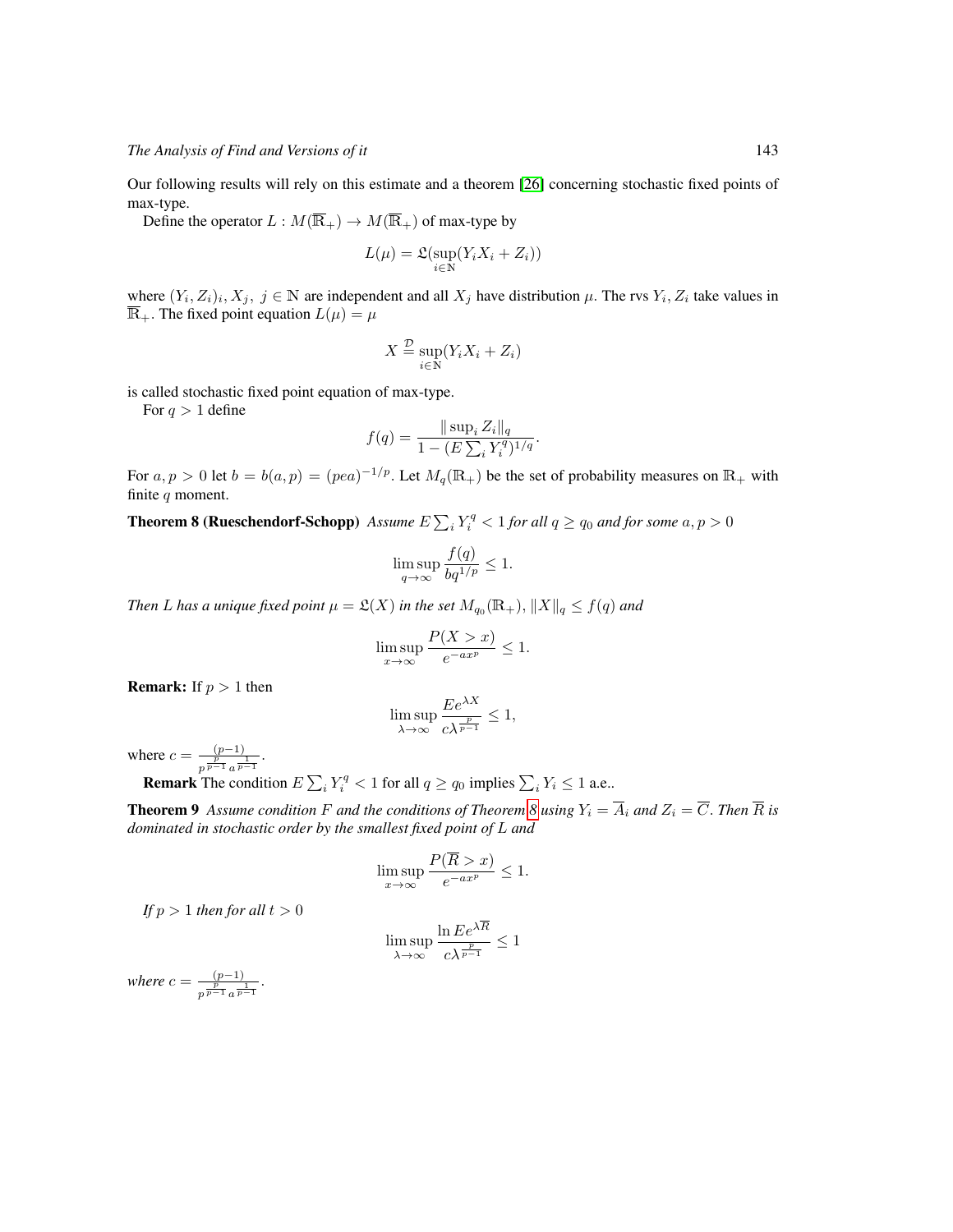**Proof:** The operator L is well defined. L is a monotone operator and therefore  $L^n(\delta_0)$  increases to the smallest fixed point  $\nu$  of L. That is the unique fixed point in  $M_{q_0}(\mathbb{R}_+).$ 

Then

$$
\overline{R_n} \le \sup_t \sum_i |A_i(t)| \overline{R_{n-1}^i} + \overline{C} \le \sup_i \overline{A_i} \ \overline{R_{n-1}^i} + \overline{C}.
$$

By induction we conclude the distribution of  $\overline{R_n}$  is dominated in stochastic order by  $L^n(\delta_0)$  which in turn is dominated by  $\nu = L(\nu)$ . In the positive case  $R_n$  is increasing to R and  $\overline{R_n}$  is increasing to some rv, which has to be  $\overline{R}$ . This provides the existence and finiteness of R and  $\overline{R}$ . (The argument in the general case follows the same way, since the telescope sum  $R = \sum (R_n - R_{n-1})$  converges absolutely and uniformly point wise.)

The limit  $\overline{R}$  of the  $\overline{R_n}$  is dominated in stochastic order by  $\nu$ . We obtain the statements by Theorem [8](#page-14-0) and the remark after.  $\Box$ 

Example: Find The maximum of Find satisfies the fixed point equation

$$
\overline{R} \stackrel{\mathcal{D}}{=} U \overline{R_1} + (1 - U) \overline{R_2} + 1,
$$

where U is uniform on I. Then  $||U||_q = (q + 1)^{1/q}$  and using some asymptotic for  $q \to \infty$ 

$$
\|\overline{R}\|_{q} \le f(q) = \frac{1}{1 - e^{\frac{1}{q} \ln \frac{2}{q+1}}} \approx \frac{q}{\ln q}.
$$

We can choose  $p = 1$  and any  $a > 0$ . It follows

$$
P(\overline{R} > x) \le e^{-ax}
$$

for x sufficiently large. All exponential moments of  $\overline{R}$  are finite.

### 7 Discrete approximations

We consider recursive equations in distribution of the form

$$
(X(n,t))_{t \in I} \stackrel{\mathcal{D}}{=} (\sum_{i \in \mathbb{N}} A_i(n,t) X(I_i(n,t), B_i(n,t)) + C(n,t))_{t \in I}.
$$
 (14)

This gives raise to operators  $K_n$  on distributions on D or  $\overline{D}_+$  defined by

$$
K_n(\mu_0, \dots, \mu_{n-1}) = \mathfrak{L}((\sum_i A_i(n, t) X(I_i(n, t), B_i(n, t)) + C(n, t))_{t \in I})
$$
\n(15)

for  $n \in \mathbb{N}$ . Here  $((A_i(n, \cdot), B_i(n, \cdot), I_i(n, \cdot))_i, C(n, \cdot)), X_j(m, \cdot), m \in \mathbb{N}_0, m \lt n, j \in \mathbb{N}$  are independent and  $X_i(m, \cdot)$  are distributed like  $\mu_m$ . The  $A_i(n, \cdot), C(n, \cdot)$  take values in D (respectively  $\overline{D}_+$ ), the  $B_i(n, \cdot)$  in  $D_{\uparrow}$ . The  $I_i(n, \cdot)$  are rvs with values in  $D(I, \{0, 1, \ldots, n-1\})$ .

Consider the sequence  $\mu_n, n \in \mathbb{N}$  recursively given by

$$
\mu_0 = \delta_0, \ \mu_1 = K_1(\mu_0), \ \mu_2 = K_2(\mu_0, \mu_1), \dots, \mu_n = K_n(\mu_0, \mu_1, \dots, \mu_{n-1}), \dots
$$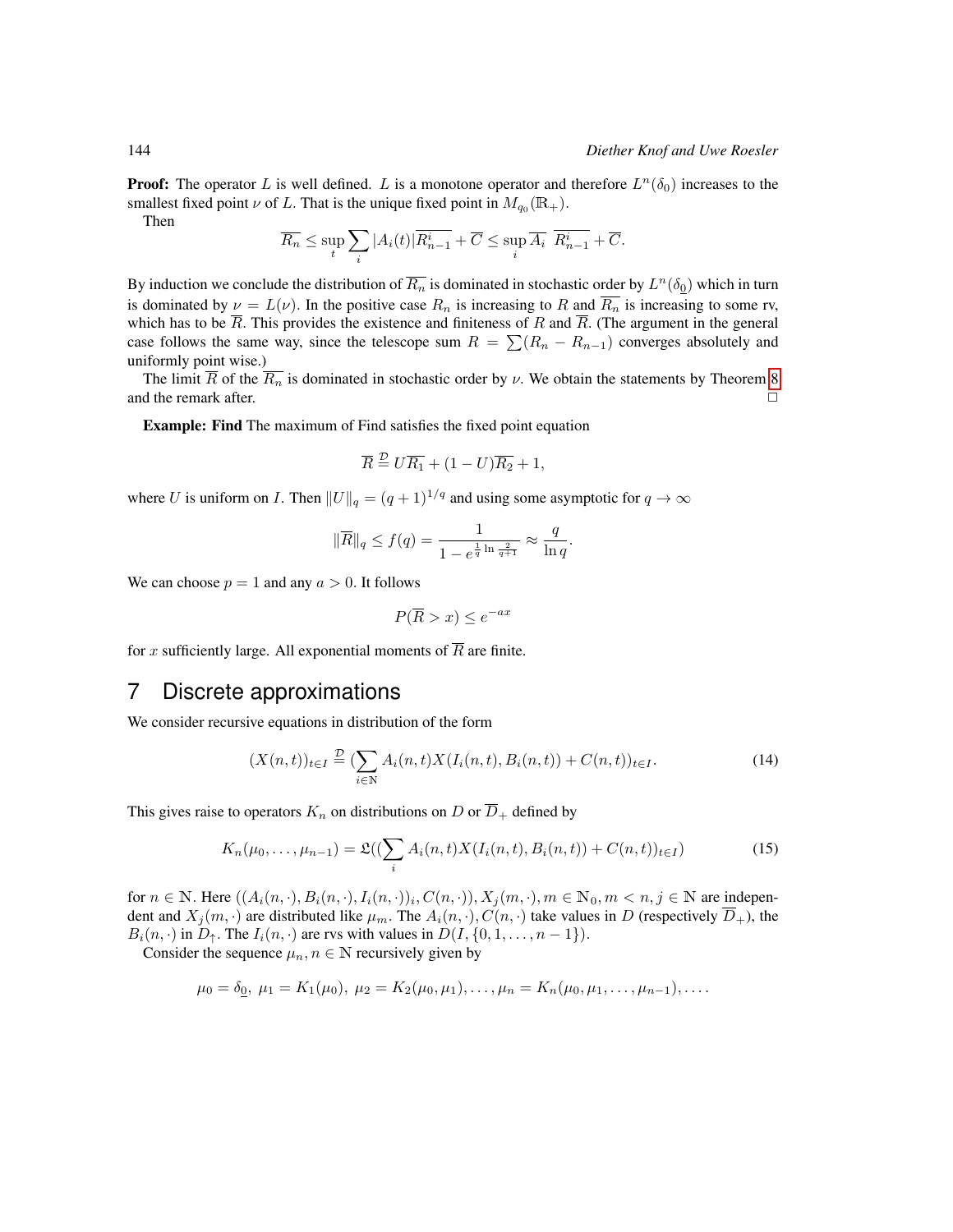(We do not need (without loss of generality) starting distributions up to  $n_0$  and start the induction afterwards, since we put the noisy part into C.) Our aim is to show under suitable conditions  $\mu_n$  converges to  $\mathfrak{L}(R)$ . As the example of 3-Find indicates, we can not do this on the level of rvs. So on the level of distributions we shall show convergence of all finite dimensional distributions, using the Mallows  $l_1$ −distance. This is however done by choosing appropriate rvs which will converge in  $L_1$ -sense and therefore also in probability. A general way to pick appropriate rvs is via WBP.

Let  $((A_i^v, B_i^v, I_i^v)_i, C^v), v \in V$  be iid copies of  $((A_i, B_i, I_i)_i, C), v \in V$ . Here  $A_i, C$  are rvs with values in  $\overline{\mathbb{N}} \times D$  (respectively  $\overline{\mathbb{N}} \times \overline{D}_+$ ),  $B_i$  are rvs with values in  $\overline{\mathbb{N}} \times D_\uparrow$  and  $I_i$  is a rv with values in  $F := \{(n, f) \in \overline{\mathbb{N}} \times D(I, \{0, 1, \dots, n-1\}) \mid f(0, t) = 0 \text{ and } f(n, t) < n \text{ for } n \in \mathbb{N}, t \in I\}.$  The rvs  $A_i(0, \text{cot}), B_i(0, \cdot), C(0, \cdot)$  are 0.

The semi group  $(G, *)$  is  $G = F \times D \times D_{\uparrow}$  (respectively  $F \times \overline{D}_{+} \times D_{\uparrow}$ ) with the concatenation

$$
((f,a,b)*(f',a',b'))(n,t):=(f'(f(n,t),b(n,t)),a(n,t)a'(f(n),b(n,t)),b'(f(n,t),b(n,t))).
$$

The set H is  $\overline{N} \times D$  (respectively  $\overline{N} \times \overline{D}_{+}$ ) with the transitive operation

$$
((f, a, b) * c)(n, t) := a(n, t)c(f(n, t), b(n, t)).
$$

Define the edge length  $L_{v,vi}$  of the edge  $(v, vi)$  by  $(I^v, A_i^v, B_i^v)$  and the vertex weight  $C_v$  of the vertex v by  $C^v$ . Let  $L_v^w$  be the recursively defined path length, where we use  $L_{\emptyset}^v = (id, 1, id)$  with id the corresponding identity as the neutral element. Define as before

$$
R_m = \sum_{|v| < m} L_v * C_v
$$

Then, supposing  $\mu_n$  is well defined,  $R_m(n, \cdot)$  converges for fixed n to some limiting rv  $R(n, \cdot)$  with distribution  $\mu_n$ .

Notice, that we use partly the same symbols for the new weighted branching process. The old one of the previous section is contained as  $(A_i(\infty,\cdot),B_i(\infty,\cdot),\infty)_i,C(\infty,\cdot))$  with an additional index  $\infty$ . We shall also use  $R(\infty, \cdot)$  for the old  $R(\cdot)$ . If there is no confusion, we will drop the  $\infty$ , like in  $A_i(t), B_i(t), C(t)$ and so on.

Now to the basic conditions on the rvs.

<span id="page-16-0"></span>Assumption **Approx**:  $((A_i(n, \cdot), B_i(n, \cdot), I_i(n, \cdot)), C(n, \cdot)), n \in \overline{\mathbb{N}}$  satisfy

$$
\limsup_{n} \sup_{t \in I} E|C(n, t) - C(t)| = 0
$$
  

$$
\limsup_{n} \sup_{t \in I} E \sum_{i \in \mathbb{N}} |A_i(n, t) - A_i(t)| = 0
$$
  

$$
\lim_{n} \limsup_{t \in I} \sup_{t \in \mathbb{N}} E \sum_{i \in \mathbb{N}} A_i(n, t) \mathbb{1}_{|B_i(n, t) - B_i(t)| > y} = 0
$$
  

$$
\lim_{x \to \infty} \limsup_{n} \sup_{t} E \sum_{i} A_i(n, t) \mathbb{1}_{I_i(n, t) < x} = 0.
$$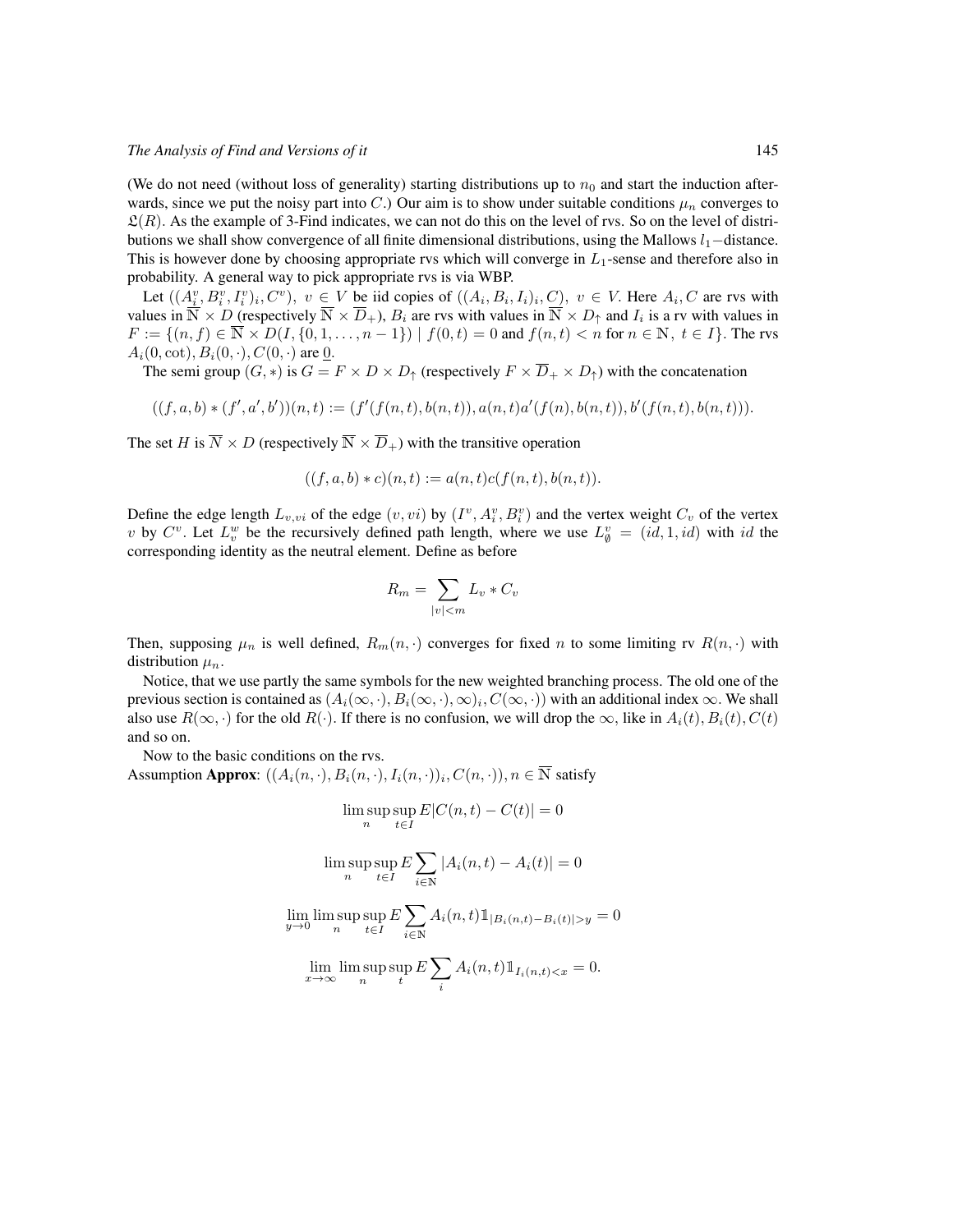**Theorem 10** Assume R exists with path in D and R is continuous in mean. Further assume  $E\overline{A} < 1$ ,  $E\overline{C} < \infty$  and the assumption Approx.

*Then the finite dimensional distributions of*  $R(n, \cdot)$  *converge to the ones of* R. *Further* sup<sub>t</sub>  $E|R(t)$  −  $R(n, t)$  *is finite and converges to* 0 *as*  $n \to \infty$ *. The family*  $R_m(n, t)$ ,  $t \in I, m, n \in \overline{\mathbb{N}}$  *is uniformly integrable.*

**Proof:** Let  $d_n = \sup_t E[R(n, t) - R(t)]$ . Then

$$
d_n \leq \sup_t E|\sum_i A_i(n,t)R^i(I_i(n,t), B_i(n,t)) + C(n,t) - \sum_i A_i(t)R^i(B_i(t)) - C(t)|
$$
  
\n
$$
\leq \sup_t E|C(n,t) - C(t)| + \sup_t E\sum_i |A_i(n,t)||R^i(I_i(n,t), B_i(n,t)) - R^i(B_i(n,t))|
$$
  
\n
$$
+ \sup_t E\sum_i |A_i(n,t) - A_i(t)||R^i(B_i(n,t))| + \sup_t E\sum_i |A_i(t)||R^i(B_i(n,t)) - R^i(B_i(t))|
$$
  
\n
$$
= I + II + III + IV.
$$

By our assumptions the first term and the third

$$
III \leq E(\overline{R}) \sup_{t} E \sum_{i} |A_i(n, t) - A_i(t)|
$$

converge to 0 as  $n \to \infty$ . The fourth, using the *e*-notation of Theorem [3,](#page-9-0)

$$
IV \leq \sup_{t} E(\sum_{i \in \mathbb{N}} |A_{i}(t)| \tilde{e}(B_{i}(n,t), B_{i}(t)) \mathbb{1}_{|B_{i}(n,t)-B_{i}(t)| \leq y})
$$
  
+ 
$$
2E(\overline{R}) \sup_{t} E(\sum_{i} |A_{i}(t)| \mathbb{1}_{|B_{i}(n,t)-B_{i}(t)| > y})
$$
  

$$
\leq \tilde{e}(y)E(\overline{A}) + 2E(\overline{R})E(\sum_{i} |A_{i}(t) - A_{i}(n,t)| \mathbb{1}_{|B_{i}(n,t)-B_{i}(t)| > y}) + E(\sum_{i} |A_{i}(n,t)| \mathbb{1}_{|B_{i}(n,t)-B_{i}(t)| > y})
$$

is arbitrary small for  $y$  sufficiently small and then  $n$  sufficiently large.

It remains the term II. Define  $d_{m,n} = \sup_{m < i < n} d_i$  and  $r_{m,n} := d_{0,m} \sup_t E(\sum_i |A_i(n, t)| \mathbb{1}_{I_i(n, t) \le m})$ .

$$
II \leq \sup_{t} E(\sum_{i} |A_{i}(n,t)| E(|R^{i}(I_{i}(n,t), B_{i}(n,t)) - R^{i}(I_{i}(n,t), B_{i}(n,t))| | A(n, \cdot), B(n, \cdot)))
$$
  
\n
$$
\leq \sup_{t} E\sum_{i} |A_{i}(n,t)| d_{I_{i}(n,t)}
$$
  
\n
$$
= \sup_{t} E(\sum_{i} |A_{i}(n,t)| d_{I_{i}(n,t)} (\mathbb{1}_{I_{i}(n,t) > m} + \mathbb{1}_{I_{i}(n,t) \leq m}))
$$
  
\n
$$
\leq d_{m,n} \sup_{t} E\sum_{i} |A_{i}(n,t)| + r_{m,n}
$$
  
\n
$$
\leq d_{m,n} \sup_{t} E\sum_{i} |A_{i}(t)| + d_{m,n} \sup_{t} E\sum_{i} |A_{i}(n,t) - A_{i}(t)| + r_{m,n}
$$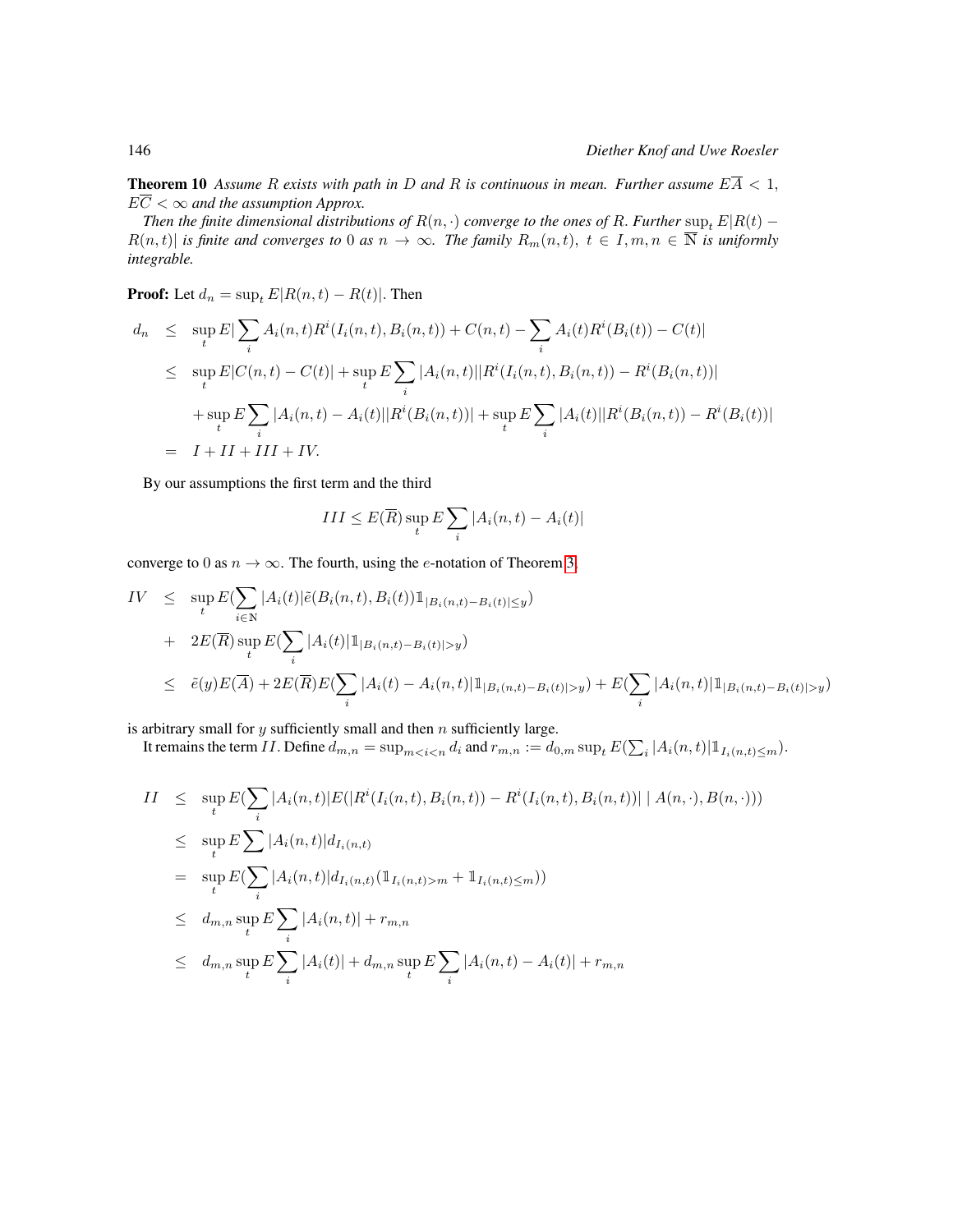We obtain together

$$
d_n \le d_{m,n} E\overline{A} + d_{m,n} \sup_t E \sum_i |A_i(n,t) - A_i(t)| + r_{m,n} + o(1).
$$

• The sequence  $(d_n)_n$  is bounded.

Here we take  $m = 0$ . The above inequality has the form

$$
0 \le d_n \le d_{0,n}(E\overline{A} + o(1)) + o(1).
$$

From this it is easy by some epsilontic to show  $(d_n)_n$  is bounded.

•  $d_{\infty} = \limsup_n d_n = 0.$ 

We obtain for fixed  $m$ 

$$
d_{\infty} \leq \limsup_{n} d_{m,n} E \overline{A} + o(1)).
$$

Since  $d_{\infty}$  is a positive real and  $E\overline{A} < 1$  we conclude  $d_{\infty} = 0$ .

As a consequence, the family  $E[R(n, t)], n \in \overline{N}, t \in I$  is uniformly integrable.

We come now to finite dimensional distributions. Since

$$
E\sum_{s\in S} |R(n, s) - R(s)| \le |S| \sup_{s} E|R(n, s) - R(s)| \to n 0
$$

converges to 0 for all finite subsets S of I, we obtain convergence of the measure  $\mu_n$  to  $\mu$  in terms of finite dimensional distributions. Since both measure  $\mu_n$  and  $\mu$  are on D (D<sub>+</sub>) the sequence  $\mu_n$  converges weakly to  $\mu$ .

For an application of Theorem [10](#page-16-0) we have to find good version  $((A_i(n, \cdot), B_i(n, \cdot), I_i(n, \cdot))_i, C(n, \cdot))$ of  $((A_{i}^{n}, B_{i}^{n}, I_{i}^{n})_{i}, C^{n})$ .

As explained in the introduction we will now consider processes which arise in the study of versions of the Find algorithm. Since we have a discrete recursive structure, in the mathematical sense  $(3)$ , $(5)$ , we consider sequences  $Y^n(\frac{l}{n})$ ,  $l = 0, \ldots, n$  of rvs satisfying  $Y^0 \equiv 0$  and  $\forall n \in \mathbb{N}$ 

<span id="page-18-0"></span>
$$
Y^{n}\left(\frac{l}{n}\right) \stackrel{D}{=} \sum_{i < N} A_{i}^{n}\left(\frac{l}{n}\right) Y_{i}^{I_{i}^{n}\left(\frac{l}{n}\right)}\left(B_{i}^{n}\left(\frac{l}{I^{n}\left(\frac{l}{n}\right)}\right)\right) \tag{16}
$$

<span id="page-18-1"></span>
$$
+C^n\left(\frac{l}{n}\right) \tag{17}
$$

where N is a natural number or infinity.  $C^n(\frac{l}{n})$  :  $\Omega \to \mathbb{R}$ ,  $A_i^n(\frac{l}{n})$  :  $\Omega \to \mathbb{R}$ ,  $I_i^n(\frac{l}{n})$  :  $\Omega \to$  $\{0, 1, 2, \ldots, n-1\}, B_i^n(\frac{l}{n}) : \Omega \to \frac{1}{I_i^n(\frac{l}{n})} \{0, 1, \ldots, I_i^n(\frac{l}{n})\}$ , are measurable,  $Y_i^j$  are copies of  $Y^j, j < n$ and  $((A_i^n, B_i^n, I_i^n)_i, C^n), Y_k^j, k \le N, j \le n-1$  are independent.

We shall extend  $Y^n$  suitable to a map with values in D. Extend first the  $A_i^n, B_i^n, C^n$  appropriate (as step functions or by linear extension) to values D. Then define  $Y^n$  recursively point wise in  $t \in [0, 1]$  by

$$
Y^{n}(t) \stackrel{\mathcal{D}}{=} \sum_{i} A_{i}^{n}(t) Y_{i}^{I_{i}^{n}(t)}(B_{i}^{n}(t)) + C^{n}(t)
$$
\n(18)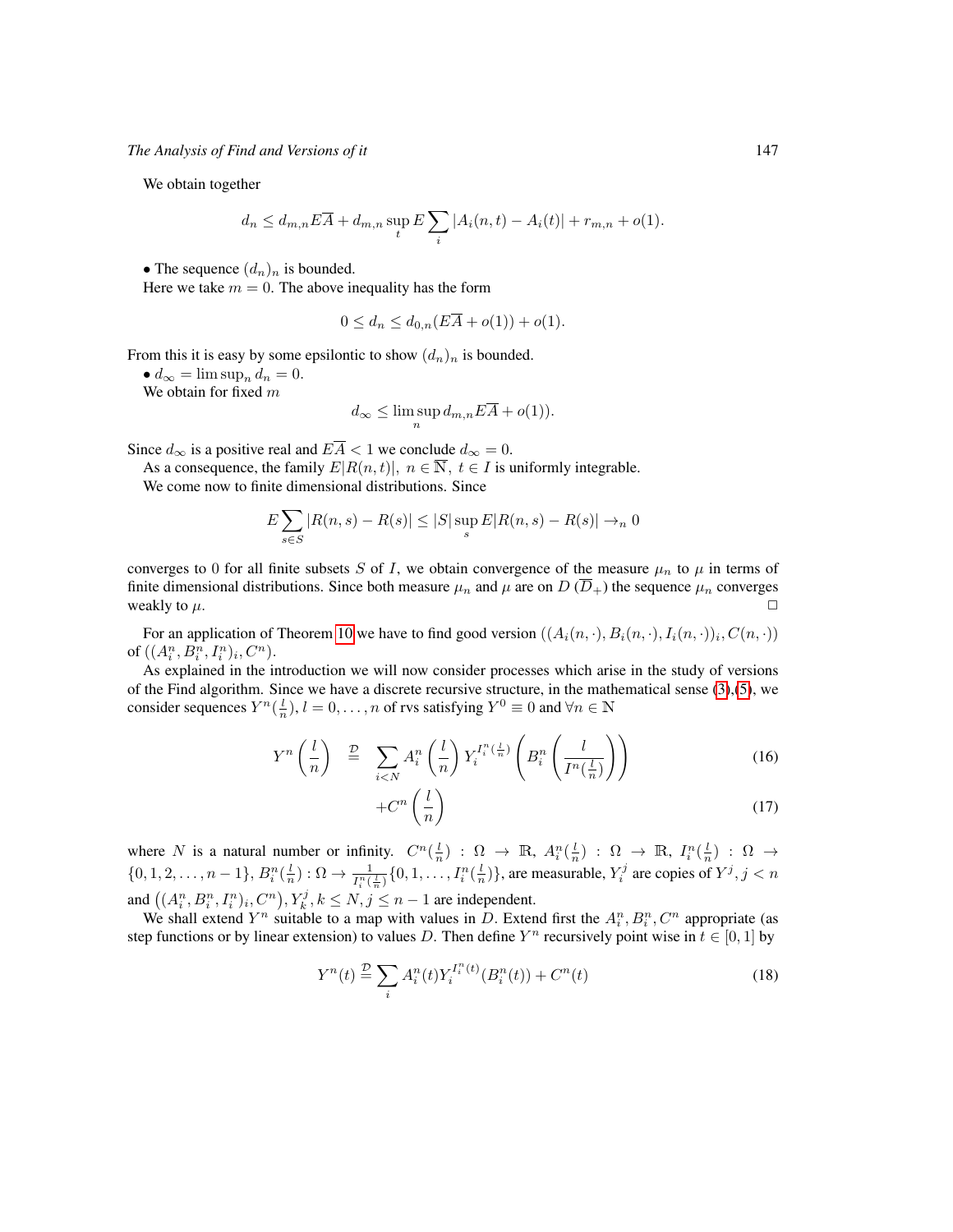(This procedure is compatible, i.e. does not change  $Y_n(\frac{l}{n})$ .) A more intuitive and explicit approach would be, to require the equation [\(16\)](#page-18-0) as given only for  $l = 0, 1, ..., n - 1$ , change the values of  $B_i^n(\frac{l}{n})$  to have values in  $\frac{1}{I_i^n(\frac{L}{n})} \{0, 1, \ldots, I_i^n(\frac{l}{n}) - 1\}$ , and set  $Y^n(t) := Y^n(\frac{l}{n})$  for  $t \in [\frac{l}{n}, \frac{l+1}{n})$  and  $Y^n(1) = Y^n(\frac{n-1}{n})$ . Extend the  $A_i^n, B_i^n, C^n$  similar as step functions with values in D. Then equation [\(18\)](#page-18-1) remains true point wise in  $t \in [0, 1]$ 

We shall also consider the process equation

<span id="page-19-0"></span>
$$
Y^n \stackrel{\mathcal{D}}{=} \sum_i A_i^n Y_i^{I_i^n} \circ B_i^n + C^n. \tag{19}
$$

The process equation [\(19\)](#page-19-0) gives a recursion involving also the marginal distributions. The distributional equations [\(18\)](#page-18-1) (and also the Find algorithm) makes no statement on the joint distributions. Notice that therefore the process equation [\(19\)](#page-19-0) is stronger than [\(18\)](#page-18-1). It is an extension (or specific version) of the Find recursion.

For exponential moments we follow the same way as for  $R_n$  and R using condition F. The task broils down to recursive equations of max-type. All necessary tools and results for those are in the paper by Rüschendorf and Schopp [\[26\]](#page-25-7).

# 8 Find and Versions

### *Standard Find*

<span id="page-19-1"></span>We will now consider versions of Find with one pivot element. (It would suffice to consider a binary tree. We take  $L_i$  as the grave for  $i \geq 3$  and stay on V.) For simplicity we concentrate on one version of Find, the 3-Find. The analysis of the 2-Find is similar. (Appropriately chosen realizations for the 2-Find process will converge in the Skorodhod topology [\[10\]](#page-24-0). This is not true for 3-Find.) We are in the positive case.

As described in the introduction, the Find algorithm consists of two main steps:

– The choice of the pivot element;

– The splitting into two subsets.

Let  $C^{n,1}(l)$  be the number of comparisons needed for choosing the pivot element and let  $C^{n,2}(l)$  be the number of comparisons needed for the splitting. Let  $I<sup>n</sup>(l)$  be the rank of the pivot element in the considered list.

Then the recursive formula for the number  $X<sup>n</sup>(l)$  of comparisons in order to find the *l*th out of *n* is

$$
X^{n}(l) \stackrel{\mathcal{D}}{=} C^{n}(l) + 1_{l < I^{n}(l)} X_1^{I^{n}(l)-1}(l) + 1_{l > I^{n}(l)} X_2^{n-I^{n}(l)}(l-I^{n}(l))
$$

where  $C^n(l) = C^{n,1}(l) + C^{n,2}(l)$ . (In a rigorous proof, one has to show first by induction, that finding the *l*th smallest out of a list is a rv with a distribution depending only on *l* and on the size of the list, but not on the actually given input (=list). We skip this easy task of induction.)

As normalization we choose  $Y^n\left(\frac{l-1}{n}\right) = \frac{1}{n}X^n(l)$ . (Also  $Y^n\left(\frac{l}{n}\right) = \frac{1}{n}X^n(l)$  would do the job, see the discussion at equation [\(18\)](#page-18-1).) We obtain

$$
Y^{n}\left(\frac{l-1}{n}\right) := \frac{1}{n}X^{n}(l)
$$
  
\n
$$
\stackrel{D}{=} \frac{C^{n}(l)}{n} + \mathbb{1}_{l < I^{n}(l)} \frac{I^{n}(l) - 1}{n} \frac{X_{1}^{I^{n}(l) - 1}(l)}{I^{n}(l) - 1} + \mathbb{1}_{l > I^{n}(l)} \frac{n - I_{1}^{n}(l)}{n} \frac{X_{1}^{n - I^{n}(l)}(l - I^{n}(l))}{n - I^{n}(l)}.
$$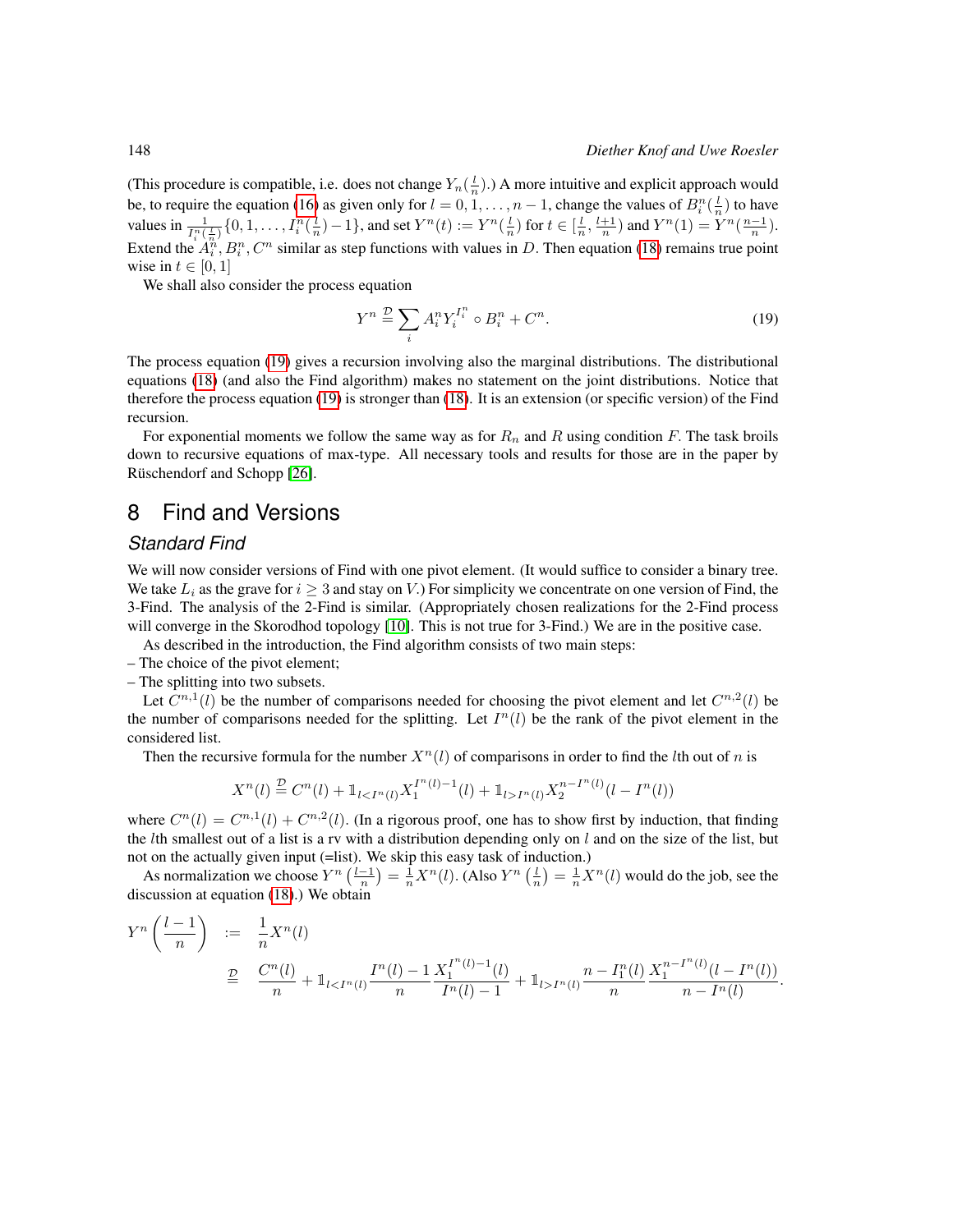We obtain the equation [\(16\)](#page-18-0) with the coefficients

$$
\begin{array}{llll}\nI_1^n\left(\frac{l-1}{n}\right) & := I^n(l) - 1 & I_2^n\left(\frac{l-1}{n}\right) & := n - I^n(l) \\
A_1^n\left(\frac{l-1}{n}\right) & := \mathbb{1}_{l < I^n(l)} \frac{I^n(l) - 1}{n} & A_2^n\left(\frac{l-1}{n}\right) & := \mathbb{1}_{l > I^n(l)} \frac{n - I^n(l)}{n} \\
B_1^n\left(\frac{l-1}{n}\right) & := \frac{l-1}{I^n(l) - 1} & B_2^n\left(\frac{l-1}{n}\right) & := \frac{l-1 - I^n(l)}{n - I^n(l)}\n\end{array}
$$

Notice:  $I_1^n + I_2^n \equiv n - 1$ .

The maximum  $\overline{R}$  of Find was treated in the Section [6.](#page-13-0) It follows

$$
P(\overline{R} > x) \le e^{-ax}
$$

for x sufficiently large and all exponential moments of  $\overline{R}$  are finite. This argument works also for the approximation.

### *Median versions*

Median versions of Find fix some natural number  $m$  and take as pivot the median out of  $m$  randomly chosen elements of the list. For simplicity only we take m an odd number. The case  $m = 1$  is the basic Find. Also for simplicity only we will draw the  $m$  numbers with replacement and uniform distribution. (Usually median versions are introduced with drawing without replacement. These versions are obtained adding few approximating arguments to the given proof. We skip the more technical, but standard details.)

In order to find the median out of m we apply any reasonable algorithm, which uses no more than  $m<sup>2</sup>$ comparisons. We obtain the bounds  $n - 1 \le C^n \le n + m^2$ .

We need some notation on order statistics. The empirical distribution function  $F_n$  of iid rvs  $U_1, \ldots, U_n$ with distribution function  $F$  is

$$
F_n(x) := \frac{1}{n} \sum_{i=1}^n \mathbb{1}_{U_i \leq x}.
$$

The empirical distribution function converges point wise to the underlying distribution function  $F$ . The expectation  $EF_n(x)$  is  $F(x)$  and the variance var  $F_n(x) = \frac{F(x)(1-F(x))}{n}$ . The rank of  $U_i$  within  $U_1, \ldots, U_n$ is  $nF_n(U_i)$ . The k largest within  $U_1, \ldots, U_n$  is denoted by  $U_{k:n}$ . Notice  $k = nF_n(U_{k:n})$  for continuous F. If the U are uniformly distributed, then the expectation of the kth smallest is  $EU_{k:n} = \frac{k}{n+1}$  and the variance var  $U_{k:n} = \frac{k(k+1)}{(n+1)^2(n+2)} \leq \frac{1}{n}$ . We will use  $F_m^n$  for the empirical distribution of  $U_i, m < i \leq n$ .

Coming back to Find, in order to construct nice versions of the rvs, let  $U_1, U_2, U_3, \ldots$ , be independent rvs with uniform distribution. Let  $U_{k:m}$ ,  $1 \leq k \leq m$  be the order statistic of  $(U_1, \ldots, U_m)$ . Define  $U = U_{\frac{m+1}{2} \cdot m}$  and  $I^n(l) = I^n = nF_n(U) = \frac{m+1}{2} + (n-m)F_n^n(U)$ . The U corresponds to the pivot element of the median *m*-version of Find and  $I<sup>n</sup>$  is the rank of the pivot element for a list of length *n*. Notice the rank depends not on *l*. The quotient  $\frac{I^n}{I^n}$  $\frac{l^n}{n}$  converges almost surely to U. The expectation of  $(\frac{I^n}{n} - U)^2$  converges to 0. (Argue by a.s. convergence and boundedness of the rvs or do the calculation.)

With these coefficients [\(8\)](#page-6-0) we expect for the limiting fixed point equation (8) the following parameters:

<span id="page-20-0"></span>
$$
C(t) = 1 \quad A_1(t) := \mathbb{1}_{t < U}U \quad A_2(t) = \mathbb{1}_{t \ge U}(1 - U) \quad B_1(t) = \frac{t}{U} \quad B_2(t) = \frac{t - U}{1 - U}
$$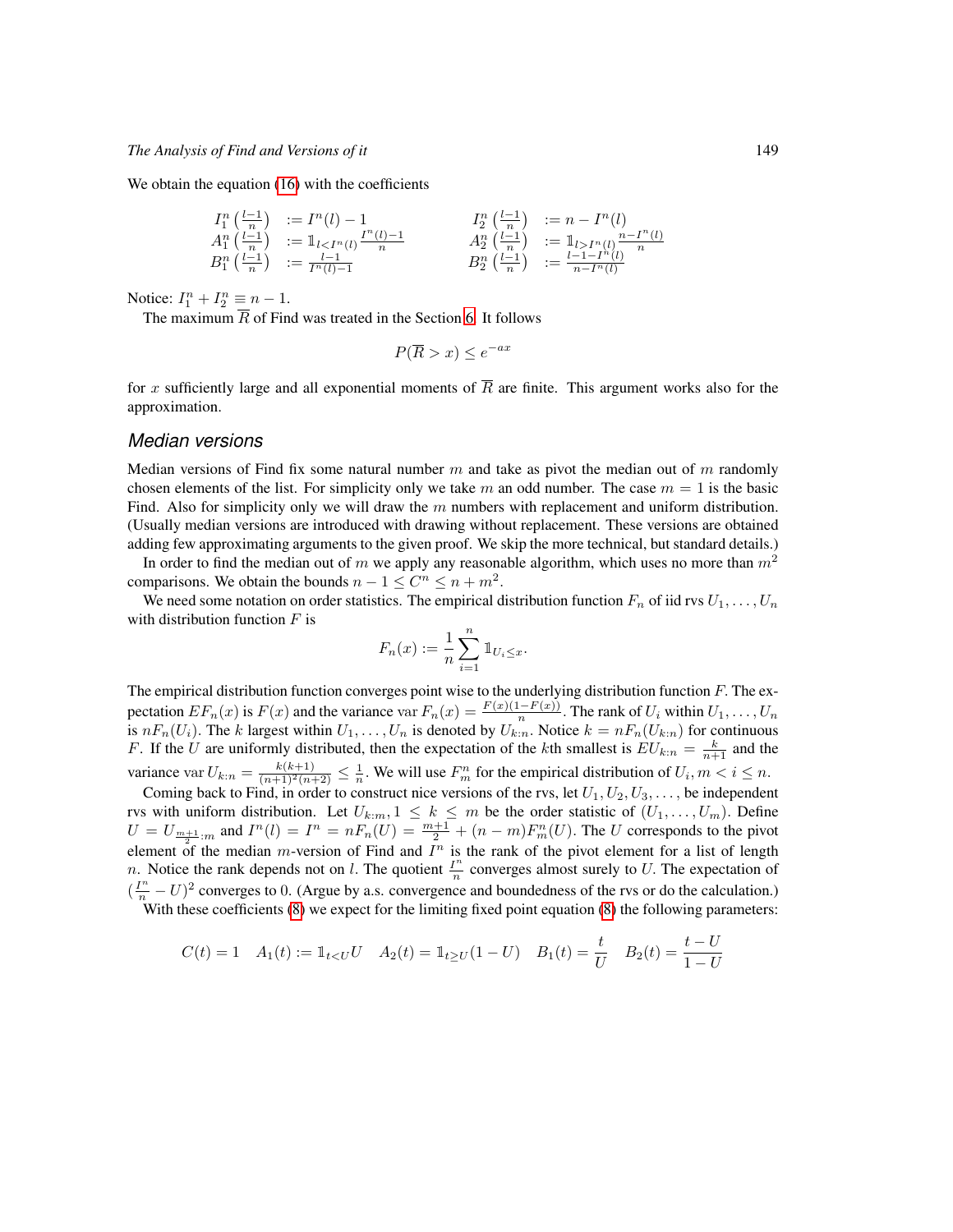Corollary 11 *The above version of the Find process* Y <sup>n</sup> *converges weakly to a limit* Y. *All finite-dimensional distributions converge and are uniformly integrable. The distribution of the limit* Y *is the fixed point of the operator* K *as given above.*

**Proof:** We have to show the assumptions of Theorem [10.](#page-16-0) The costs  $C$  are easily controlled,

$$
\sup_{t \in I} E|C^n(t) - C(t)| \le \frac{1}{n} \to_n 0
$$

We give now only the estimates involving the  $A_1^n$  part. The argument for the  $A_2$  part follows the same line. (Notice the symmetry of the uniform distribution around  $1/2$  and for the algorithm, the *l*th smallest is the  $(n - l + 1)$ th largest.)

We use the notation as above. Define  $l^n(t) = \lfloor tn \rfloor + 1$ . Estimate for some  $\epsilon > 0$ 

$$
\sup_{t \in I} E|A_1^n(t) - A_1(t)| = \sup_t E|1_{[tn]}(t) < I^n(I^n(t)) \frac{I^n(I^n(t)) - 1}{n} - 1_{t < U}U|
$$
\n
$$
\leq \sup_t E|1_{[tn]+1 < I^n} \frac{I^n}{n} - 1_{t < U}U| + \frac{1}{n}
$$
\n
$$
\leq P([tn] + 1 < I^n, t \geq U) + P([tn] + 1 \geq I^n, t < U) + \frac{1}{n}
$$
\n
$$
\leq \sup_t (2P(|U - t| \leq \epsilon) + P([tn] + 1 < I^n, t \geq U, |U - t| > \epsilon) + \frac{1}{n}
$$
\n
$$
+ P([tn] + 1 \geq I^n, t < U, |U - t| > \epsilon)) + \frac{1}{n}
$$
\n
$$
\leq 4\epsilon + \sup_t (P(tn < I^n, t - U > \epsilon) + P(tn + 1 \geq I^n, U - t > \epsilon) + \frac{1}{n}
$$
\n
$$
\leq 4\epsilon + \sup_t (P(|\frac{I^n}{n} - U| > \epsilon) + P(|U - \frac{I^n - 1}{n}| > \epsilon) + \frac{1}{n}
$$
\n
$$
\leq 4\epsilon + \frac{E(\frac{I^n}{n} - U)^2}{\epsilon^2} + \frac{E(U - \frac{I^n - 1}{n})^2}{\epsilon^2} + \frac{1}{n}
$$
\n
$$
\to_{n \to \infty} 4\epsilon \to_{\epsilon \to 0} 0
$$

For the third condition argue for  $\epsilon > 0$  and sufficiently large n

$$
\sup_{t \in I} EA_1^n(t) \mathbb{1}_{|B_1^n(t) - B^n(t)| > y} = \sup_t E \mathbb{1}_{\{n(t) < I^n} \frac{I^n - 1}{n} \mathbb{1}_{\frac{|I^n(t) - 1}{I^n - 1} - \frac{t}{U}| > y} \le \sup_t E \mathbb{1}_{\{\epsilon < U \mathbb{1}_{\left|\frac{I^n(t) - 1}{I^n(t(t)) - 1} - \frac{t}{U}| > y} + P(U \le \epsilon) \le \sup_l P(\epsilon < U, 2l | U - I^n | > y \epsilon^2) + \epsilon \le \lambda_{n \to \infty} \epsilon \to_{\epsilon \to 0} 0
$$

The last condition  $\lim_{x\to\infty} \limsup_n \sup_t E\sum_i A_i^n(t) 1\!\!\!\;\mathbb{1}_{I_i^n(t)< x} = 0$  of Theorem [10](#page-16-0) is obviously satis-fied and Theorem [10](#page-16-0) provides the statement.  $\Box$ 

The last corollary covers also the standard 3-version. Notice, the choice of  $I<sup>n</sup>$  depends not on  $l$ .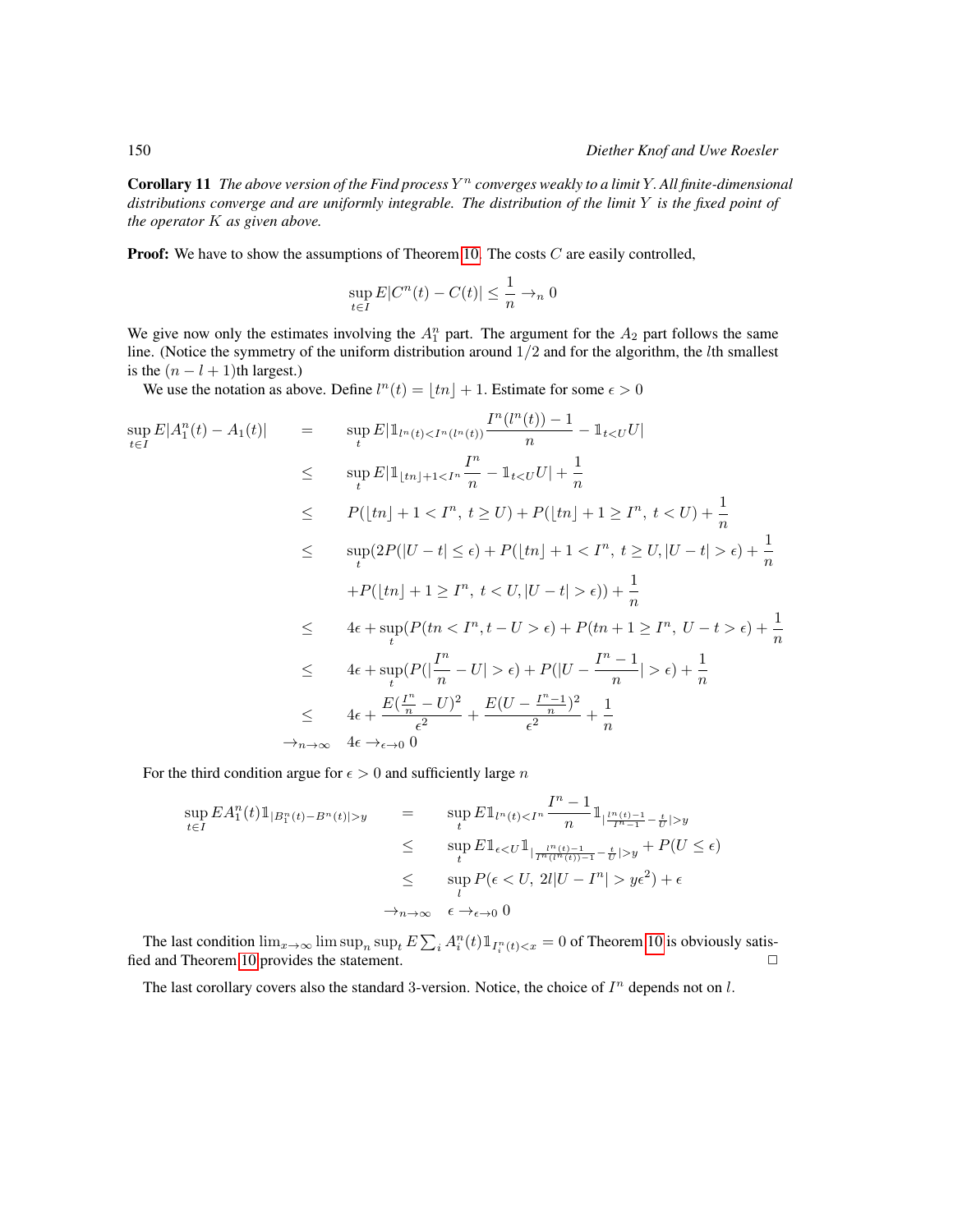### *Optimal adapted Find*

Adapted versions of the Find algorithm take a smarter approach for selecting the pivot element. This time the choice of  $I<sup>n</sup>(l)$  will depend on *l*. Choose a sequence  $m_n \to \infty$  of natural numbers and choose the pivot element as the  $k^n(l)$  smallest element of  $m_n$  random elements chosen with uniform distribution. For simplicity only we shall take  $m_n$  is odd and draw the  $m_n$  elements without replacement. (Asymptotically other settings are equivalent and can be treated following our setting.)

We give now one adapted, asymptotically optimal version in the sense of average comparisons. Choose  $m_n$  odd of the order ln n by  $|m_n-$ ln  $n|\leq 1$ . With any reasonable algorithms we can obtain the bounds  $n 1 \leq C^n \leq n + (m_n)^2$ . Let  $U_i, i \in \mathbb{N}$  be independent rvs with a uniform distribution on the unit interval. Choose  $\epsilon^n(l)$ ,  $n \in \mathbb{N}$ ,  $1 \le l \le n$ , satisfying  $\lim_{n \to \infty} \sup_{1 \le l \le n} \epsilon^n(l) = 0$  and  $\lim_{n \to \infty} \sup_{l} \frac{1}{m_n(\epsilon^n(l))^2} =$ 0 such that  $k^n(l)$  defined by  $0 < \frac{k^n(l)}{m_n+1} - \frac{l}{n} =: \epsilon^n(l)$  for  $l \leq \frac{n}{2}$  and  $0 \leq \frac{l}{n} - \frac{k^n(l)}{m_n+1} =: \epsilon^n(l)$  for  $l > \frac{n}{2}$ , are natural numbers. Such values exists.

Let  $I^n(l)$  be the rank of  $U = U_{k^n(l):m_n}$  in the sequence  $U_1, U_2, \ldots, U_n$ . (This is the rank of the pivot element in the considered list.) The coefficients are as in [\(8\)](#page-19-1) and the limiting fixed point equation [\(8\)](#page-6-0) will have the following parameters:

$$
C(t)\equiv 1\quad A_1(t)\equiv \mathbbm{1}_{t<\frac{1}{2}}t\quad A_2(t)\equiv \mathbbm{1}_{t\geq \frac{1}{2}}(1-t)\quad B_1(t)\equiv 1\quad B_2(t)\equiv 0
$$

Corollary 12 *Corollary [11](#page-20-0) is true for this adapted Find version. The limit* Y *is a degenerate process and takes the deterministic function*

$$
t \mapsto 1 + \min\{t, 1 - t\}
$$

*as value.*

Proof: Apply Theorem [10.](#page-16-0) We verify the assumptions of Theorem [10.](#page-16-0)

$$
\sup_{t} E\left|\frac{C^n(t)}{n} - C(t)\right| \le \frac{1 + (m_n)^2}{n} \to_n 0.
$$

We give now only the estimates involving the  $A_1^n$  part and  $l \leq \frac{n}{2}$ . The argument for the  $A_2^n$  part follows the same line. (Notice again the symmetry of the distribution of the uniform distribution around  $1/2$  and also the symmetry of the algorithm around  $n/2$ .)

We will use  $EI^n(l) = \frac{m_n+1}{2} + (n - m_n)EU$  and the variance is

$$
\text{var } I^n(l) = (n - m_n)^2 \text{ var } U + (n - m_n)EU(1 - U) \le \frac{n^2}{m_n} + n
$$

where we used  $U = U_{k^n(l):m_n}$ . Notice

$$
E\frac{I^n(l)}{n} - \frac{l}{n} = \epsilon^n(l) + \frac{m_n + 1}{2n} - \frac{m_n}{n}\frac{k^n(l)}{m_n + 1}
$$
  
= 
$$
\epsilon^n(l)(1 - \frac{m_n}{n}) + \frac{(n-2l)m_n + n}{2n^2} \ge \frac{\epsilon^n(l)}{2} + \frac{1}{n} > 0
$$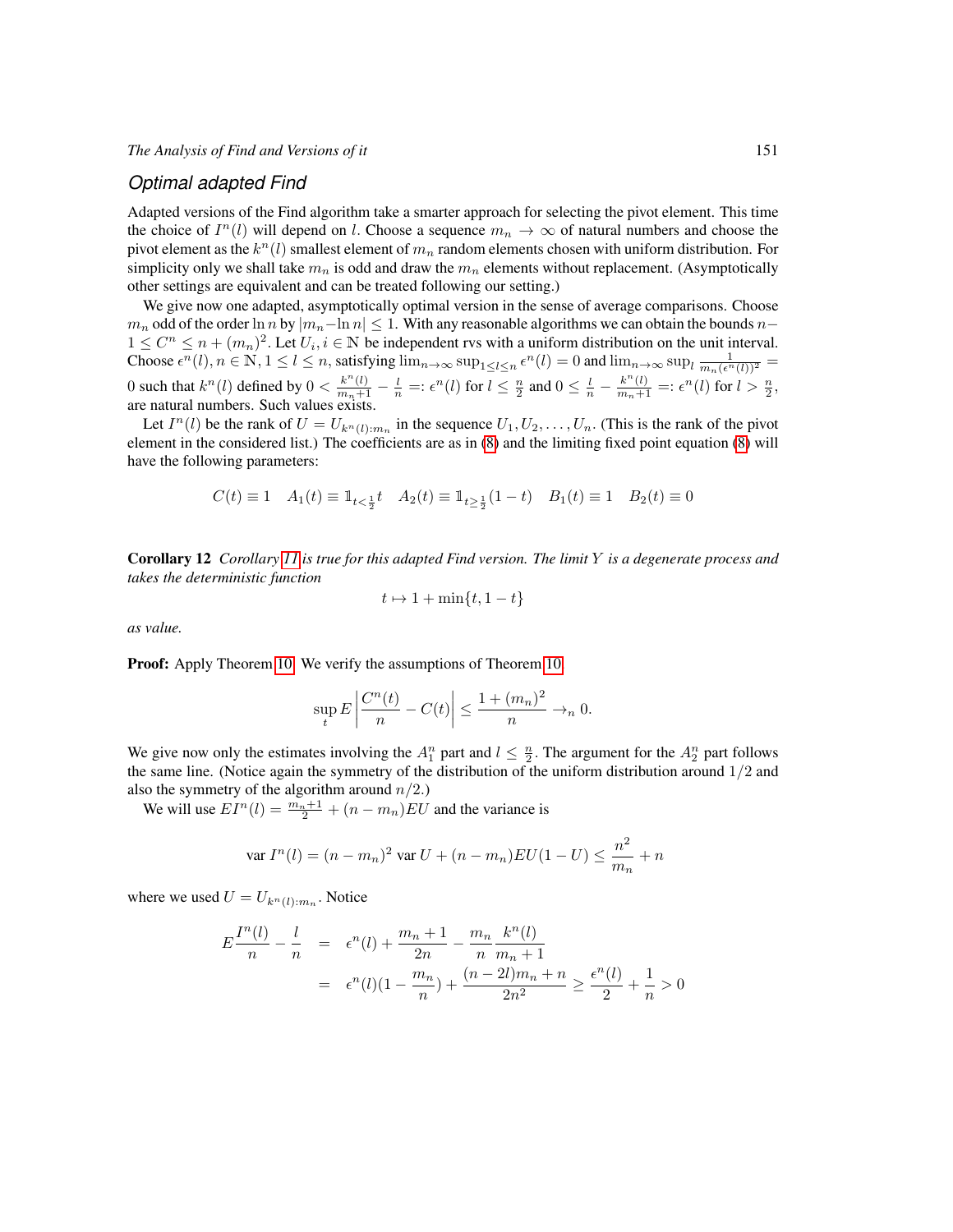for  $n \geq 3$ . Therefore

$$
\sup_{l \le \frac{n}{2}} P(I^n(l) < l) \le \sup_{l \le \frac{n}{2}} \frac{\text{var } I^n(l)}{(E I^n(l) - l)^2} \le \sup_{l \le \frac{n}{2}} \frac{4(1 + \frac{m_n}{n})}{m_n(\epsilon^n(l) + \frac{2}{n})^2} \to_n 0. \tag{20}
$$

Define  $l^n(t) = \lfloor tn \rfloor + 1$  and notice  $l^n(t) \leq \frac{n}{2}$  when  $t < \frac{1}{2}$  and  $l^n(t) > \frac{n}{2}$  when  $t \geq \frac{1}{2}$ .

$$
\sup_{t \in I} E|A_1^n(t) - A_1(t)| \leq \sup_{t} E|1_{l^n(t) \leq \frac{n}{2}} 1_{l^n(t) < I^n(l^n(t))} \frac{I^n(l^n(t)) - 1}{n} - 1_{t < \frac{1}{2}} t|
$$
\n
$$
\leq \sup_{l \leq \frac{n}{2}} E\left|1_{l < I^n(l)} \frac{I^n(l) - 1}{n} - \frac{EI^n(l)}{n}\right| + \sup_{t < 1/2} E\left|t - \frac{EI^n(l^n(t))}{n}\right|
$$
\n
$$
\leq \sup_{l \leq \frac{n}{2}} E1_{l < I^n(l)} \left|\frac{I^n(l) - EI^n(l)}{n}\right| + \sup_{t < 1/2} E|t - l^n(t)| + \sup_{l \leq \frac{n}{2}} \left|E\frac{I^n(l)}{n} - \frac{l}{n}\right| + \frac{1}{n}
$$
\n
$$
\leq \sup_{l \leq \frac{n}{2}} \left(E1_{l < I^n(l)} \frac{I^n(l) - EI^n(l)}{n} + EI_{l \geq I^n(l)} \frac{EI^n(l)}{n}\right) + \frac{2}{n} + \sup_{l} \epsilon^n(l)
$$
\n
$$
\leq \sup_{l \leq \frac{n}{2}} \left(\sqrt{\text{var}\frac{I^n(l)}{n}} + EI_{l \geq I^n(l)}\right) + \frac{2}{n} + \text{sup}_{l} \epsilon^n(l)
$$
\n
$$
\leq \frac{1}{\sqrt{m_n}} + \sup_{l \leq \frac{n}{2}} P(l \geq I^n(l)) + \frac{3}{n} + \sup_{l} \epsilon^n(l)
$$
\n
$$
\to_{n} 0.
$$

For the third assumption use the convention  $\frac{0}{0} = 1$ ,

$$
\sup_{t} EA_{1}^{n}(t) 1_{|B_{1}^{n}(t)-B^{n}(t)|>y} = \sup_{1 \leq l \leq \frac{n}{2}} E1_{l < I^{n}(l)} \frac{I^{n}(l) - 1}{n} 1_{|\frac{l-1}{I^{n}(l)-1} - 1|>y}
$$
\n
$$
\leq \sup_{1 \leq l < \epsilon n} \frac{I^{n}(l) - 1}{n} + \sup_{\epsilon n < l \leq \frac{n}{2}} E1_{l < I^{n}(l)} 1_{|l-I^{n}(l)|>y(I^{n}(l)-1)}
$$
\n
$$
\leq E \frac{I^{n}(\epsilon n)}{n} + \sup_{\epsilon n < l \leq \frac{n}{2}} P(l < I^{n}(l), I^{n}(l) - l > y(I^{n}(l) - 1))
$$
\n
$$
\leq \frac{m_{n} + 1}{2n} + \frac{n - m_{n}}{n} \frac{k^{n}(\epsilon n)}{m_{n} + 1} + \sup_{\epsilon n \leq l \leq \frac{n}{2}} P\left(I^{n}(l) - l > \frac{y(l-1)}{1-y}\right)
$$
\n
$$
\leq \frac{2m_{n}}{n} + \frac{n - m_{n}}{n} \left(\frac{l}{n} + \epsilon^{n}(\epsilon n)\right) + \sup_{\epsilon n \leq l \leq \frac{n}{2}} \frac{E(I^{n}(l) - l)^{+}(1 - y)}{y(l-1)}
$$
\n
$$
\leq \frac{2m_{n}}{n} + \epsilon^{n}(\epsilon n) + \frac{1 - y}{y\epsilon} \sup_{\epsilon n \leq l \leq \frac{n}{2}} \left(E \frac{I^{n}(l) - l}{n} + E1_{l > I^{n}(l)} \frac{l}{n}\right)
$$
\n
$$
\Rightarrow n \qquad 0
$$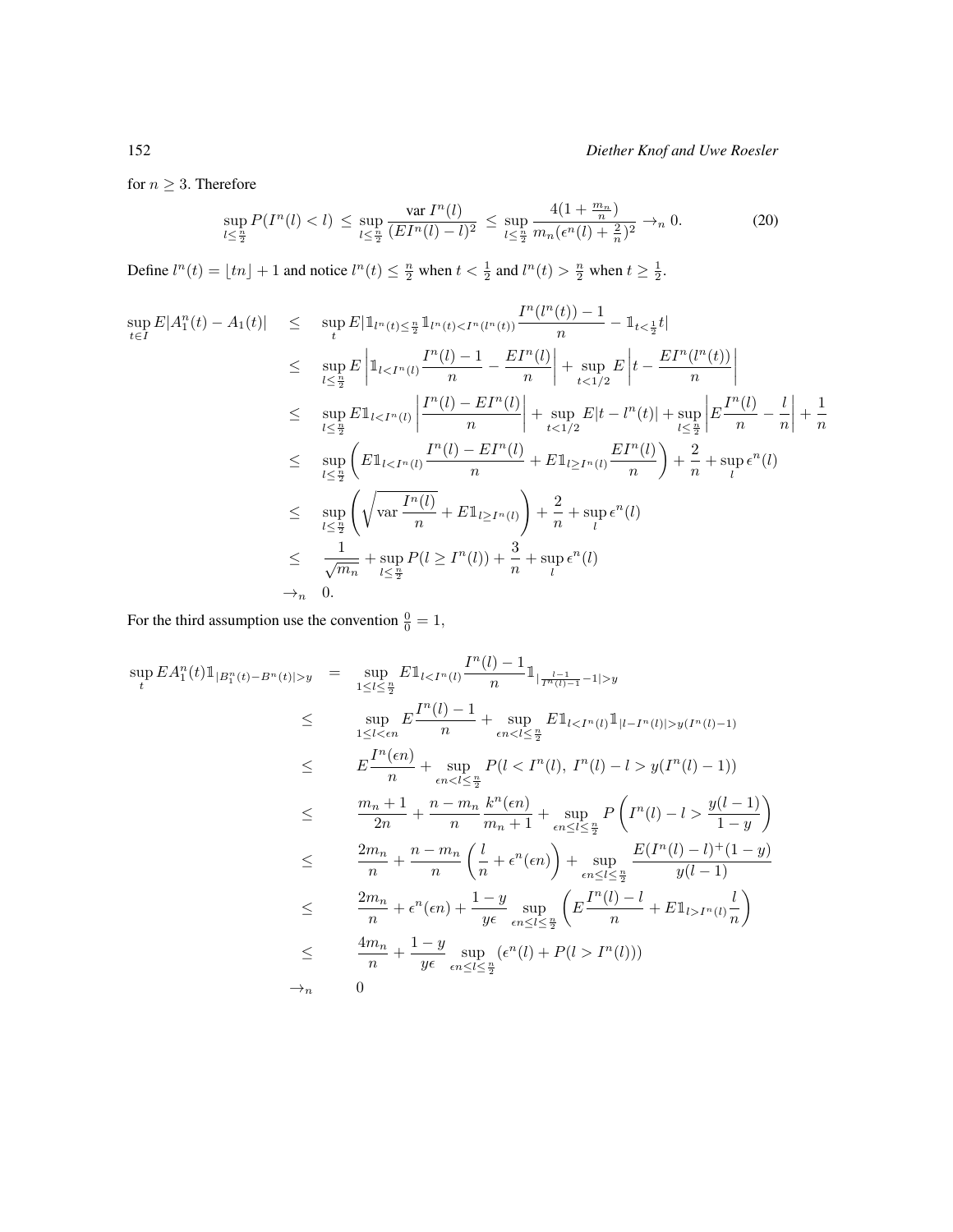Further for all  $x > 0$ 

$$
\sup_{t<\frac{1}{2}} EA^n_1(t) 1\!\!1_{I^n_i(t) < x} \leq \sup_{1 \leq l \leq \frac{n}{2}} E1\!\!1_{I^n(l) - 1 < x} = E1\!\!1_{I^n(1) - 1 < x} \to_n 0.
$$

Since the assumptions of Theorem [10](#page-16-0) are satisfied, the finite dimensional distributions of  $Y^n$  of the adapted version of Find converge to those of Y with

$$
(Y(t))_t \sim \mathcal{D}{=}(\mathbb{1}_{t<\frac{1}{2}}tY(0)+\mathbb{1}_{t\geq \frac{1}{2}}(1-t)Y(1)+1)_t.
$$

The process equation implies  $Y(0) = Y(1) = 1$  and we obtain the limiting process  $(Y(t))_t$  is degenerate to a constant value, the function  $t \mapsto 1_{t < \frac{1}{2}}t + 1_{t \ge \frac{1}{2}}(1-t) + 1 = 1 + \min\{t, 1-t\}.$   $\Box$ 

**Remark 13** Here we face as additional properties, that the  $A_i$ ,  $B_i$  and  $C$  are degenerate random vari*ables. The*  $B_i$  *and*  $C$  *are also independent of s.* 

### References

- <span id="page-24-2"></span>[1] David J. Aldous and Antar Bandyopadhyay. A survey of max-type recursive distributional equations. *Annals of Applied Probability*, 15:1047–1110, 2005.
- <span id="page-24-4"></span>[2] Gerold Alsmeyer and Uwe Roesler. A stochastic fixed point equation for weighted minima and maxima. Preprintreihe angewandte mathematik und informatik 01/05-s, Universität Münster, 2005. http://wwwmath.uni-muenster.de/inst/statistik/publ/Preprintlisten/index.html http://www.math.uni-kiel.de/stochastik/roesler/research.html.
- <span id="page-24-7"></span>[3] D. Anderson and R. Brown. Combinatorial aspects of C.A.R. Hoare's find algorithm. *Australian Journal of Combinatorics*, 5:109–119, 1992.
- <span id="page-24-11"></span>[4] Peter J. Bickel and David A. Freedman. Some asymptotic theory for the bootstrap. *Annals of Statistics*, 9:1196– 1217, 1981.
- <span id="page-24-10"></span>[5] Patrick Billingsley. *Convergence of Probability Measures*. Wiley Series in Probability and Statistics, 1968.
- <span id="page-24-1"></span>[6] Lester Dubins and Marjorie Hahn. A characterization of the families of finite-dimensional distributions associated with countable additive stochastic processes whose sample paths are in d. *Zeitschrift Wahrscheinlichkeitstheorie verwandte Gebiete*, 43:97–100, 1978.
- <span id="page-24-6"></span>[7] Kord Eickmeyer and Ludger Rüschendorf. A limit theorem for recursively defined processes in  $l^p$ .. *Statistics & Decisions*, 28:1001–1099, 2007.
- <span id="page-24-9"></span>[8] Robert W. Floyd and Ronald L. Rivest. Expected time bounds for selection. *Communications of the ACM*, 8:165–173, 1975.
- <span id="page-24-8"></span>[9] R. Grübel. On the median-of-k version of Hoare's selection algorithm. *Theoretical Informatics and Applications*, 33(2):177–192, 1999.
- <span id="page-24-0"></span>[10] Rudolf Grübel and Uwe Rösler. Asymptotic distribution theory for Hoare's selection algorithm. Advances in *Applied Probability*, 28:252–269, 1996.
- <span id="page-24-5"></span>[11] Charles A.R. Hoare. PARTITION (Algorithm 63);QUICKSORT (Algorithm 64);FIND (Algorithm 65). *Communication of the Association for Computing Machinery*, 4:321–322, 1961.
- <span id="page-24-3"></span>[12] Peter Jagers and Uwe Roesler. Stochastic fixed points for the maximum. In M. Drmota, P. Flajolet, D. Gardy, and B. Gittenberger, editors, *Mathematics and Computer Science III: Algorithms, Trees, Combinatorics and probabilities*, pages 325–338. Birkhäuser Verlag Basel, trend in mathematics edition, 2004.